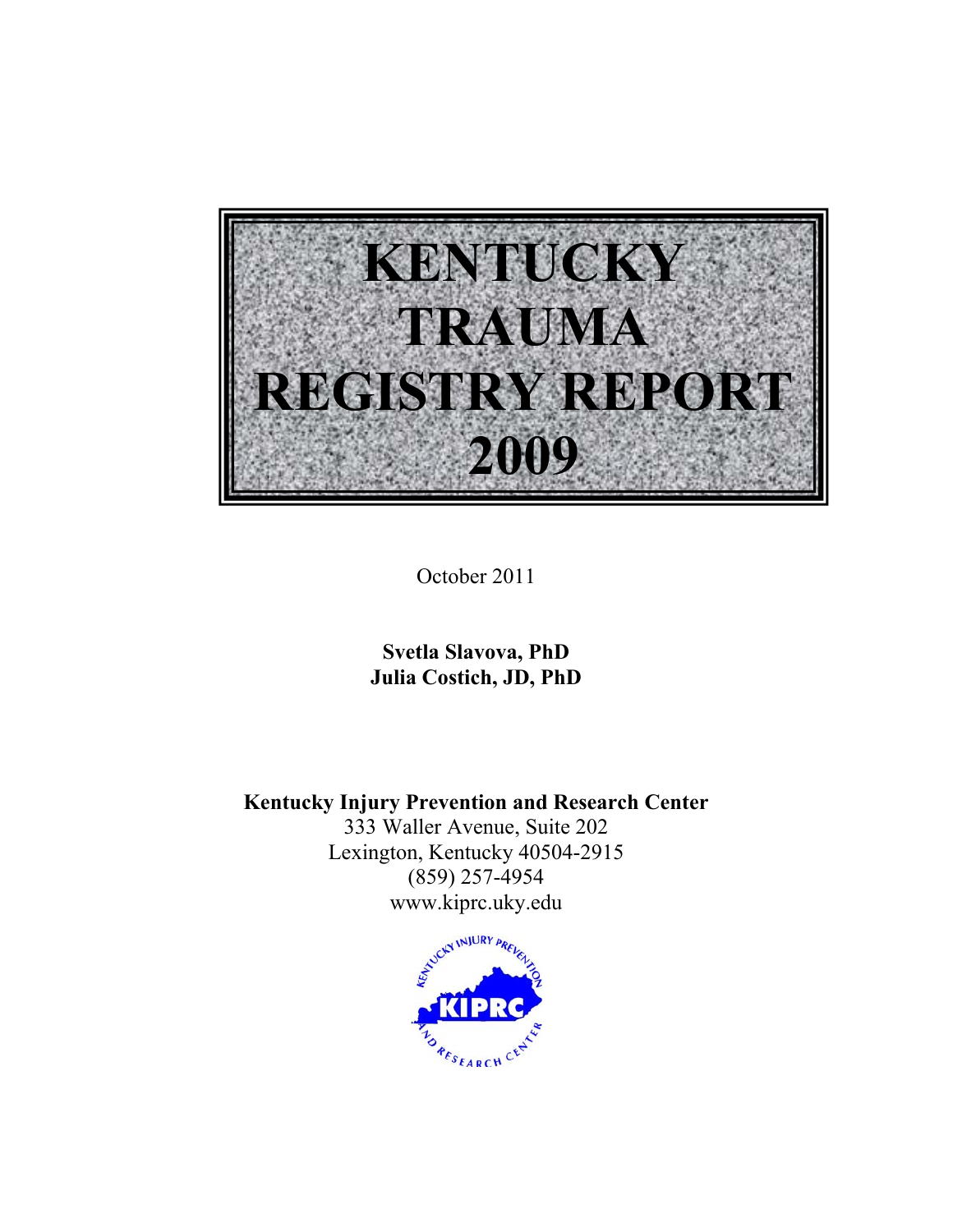

**Kentucky Trauma Registry 2009**



# **Table of Contents**

| Table 5: KY Trauma Registry patient distribution by month of arrival                 |  |
|--------------------------------------------------------------------------------------|--|
| Table 6: Top 10 KY counties by number of residents in KY Trauma Registry 10          |  |
| Table 7: Top 10 KY counties by rate of resident patients in KY Trauma Registry .10   |  |
| Table 8: KY Trauma Registry patient distribution by cause and intent of injury11     |  |
| Table 9: KY Trauma Registry patients injured in motor vehicle traffic collisions 12  |  |
| Table 10: Pediatric KY Trauma Registry patients in MVTC by age12                     |  |
| Table 11: Pediatric KY Trauma Registry patients in motor vehicle traffic collisions, |  |
|                                                                                      |  |
|                                                                                      |  |
|                                                                                      |  |
| Table 13: KY Trauma Registry patients by cause of injury and alcohol use 14          |  |
| Table 14: KY Trauma Registry patients by cause of injury and drug use indicator.14   |  |
| Table 15: KY Trauma Registry, alcohol use by work related trauma injuries 15         |  |
| Table 16: KY Trauma Registry, drug use by work related trauma injuries15             |  |
|                                                                                      |  |
| Table 18: KY Trauma Registry patients by mode of transport delivering the patient    |  |
|                                                                                      |  |
|                                                                                      |  |
| Table 19: KY Trauma Registry patients by time from injury to hospital arrival 17     |  |
| Table 20: KY Trauma Registry patients by time from injury to hospital arrival  17    |  |
| Table 21: KY Trauma Registry patient distribution by shift of arrival 18             |  |
| Table 22: KY Trauma Registry - First recorded Glasgow Coma Score in the              |  |
|                                                                                      |  |
|                                                                                      |  |
| Table 23: KY Trauma Registry - First recorded Glasgow Coma Score in the              |  |
|                                                                                      |  |
|                                                                                      |  |
| Table 24: KY Trauma Registry - First recorded Glasgow Coma Score (Total) in the      |  |
|                                                                                      |  |
| Table 25: KY Trauma Registry patient distribution by length of stay 22               |  |
| Table 26: Percent of KY Trauma Registry patients by primary method of payment        |  |
|                                                                                      |  |
|                                                                                      |  |
| Table 28: Percent of KY Trauma Registry patients by injury severity scores (ISS) 24  |  |
|                                                                                      |  |
|                                                                                      |  |
| Figure 3: KY Trauma Registry patients - total length of hospital stay in days by     |  |
|                                                                                      |  |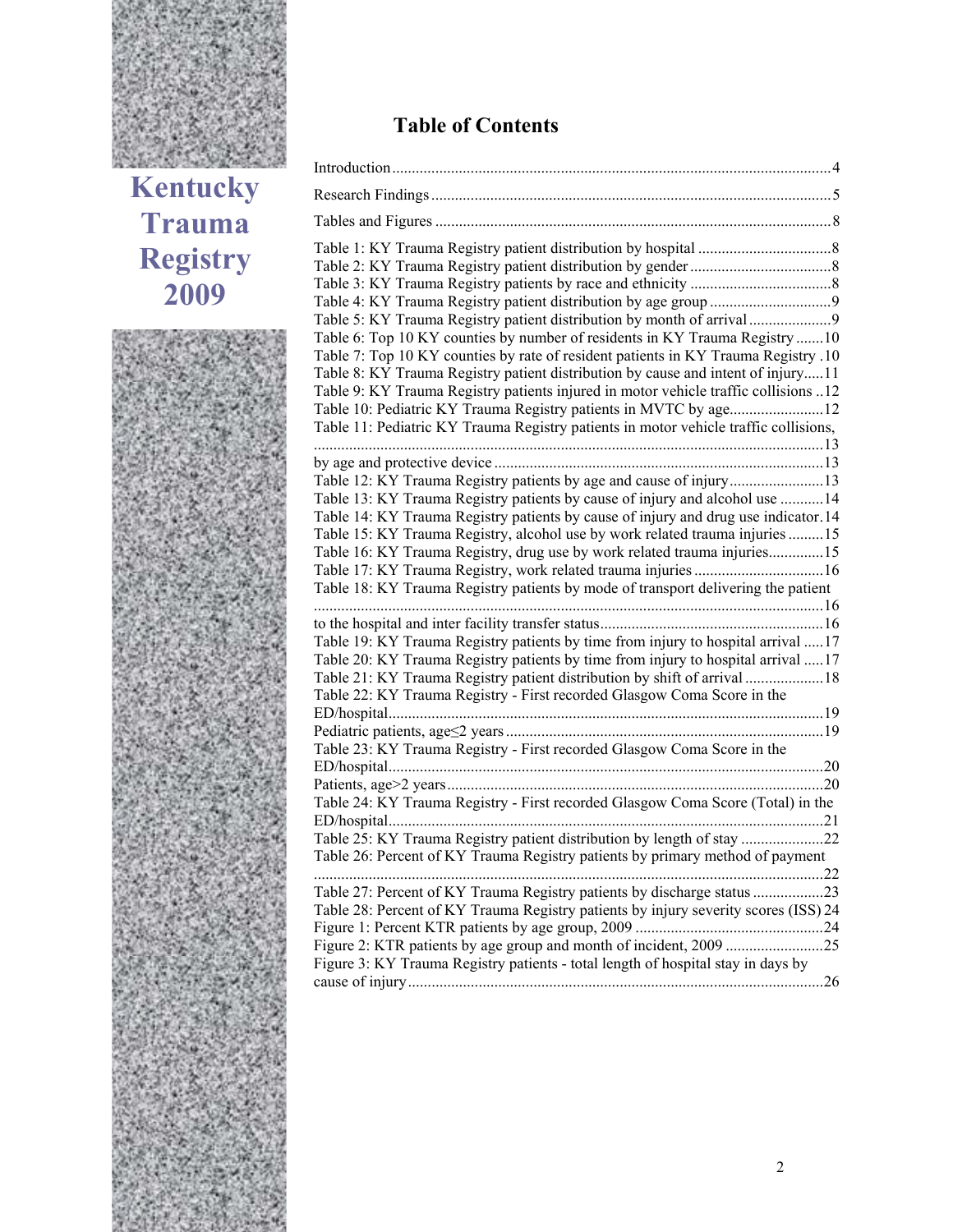#### **Forward**

The Kentucky Trauma Registry (KTR) Report 2009 is a publication of the Kentucky Injury Prevention and Research Center (KIPRC). This report presents trauma data submitted to the National Trauma Data Bank (NTDB) from the state's Level 1 and Level 3 trauma facilities: the University of Kentucky Hospital (UK), the University of Louisville Hospital (UL), Kosair Children's Hospital (KO), Ephraim McDowell Regional Medical Center (EMDRMC), and Taylor Regional Medical Center (TRMC). The NTDB collects uniform data from hospitals that are verified by the American College of Surgeons (ACS) as trauma centers. Statewide data collection from ACS-verified hospitals is critical to the completeness of the Kentucky traumatic injury data and especially on Kentucky motor vehicle injuries that are the leading cause of major traumatic injuries in the state. In response to a legislative initiative, Kentucky is expanding the number of trauma registry data reporting facilities to a projected 12 facilities by year 2012. All these facilities are required to report in compliance with the NTDB standards as a condition of their new status. Trauma hospitals are required to submit particular data elements to the Kentucky Trauma Registry (KTR) system that are periodically reported to the NTDB system. The Kentucky Injury Prevention and Research Center (KIPRC) operates the KTR system. KIPRC received funding from the Kentucky Transportation Cabinet and the Foundation for a Healthy Kentucky to analyze the statewide trauma registry data and provide more detailed profile of the traumatic injuries treated in the Kentucky trauma facilities. This report is intended to provide a baseline for assessment of the input from newly verified facilities in subsequent years.

Requests for copies of this publication and any other inquiries should be directed to: Kentucky Injury Prevention and Research Center 333 Waller Avenue, Suite 242 Lexington, Kentucky 40504-2915 (859) 257-4954 office (859) 257-3909 fax This report and previous trauma reports are posted on our website: http://www.kiprc.uky.edu/projects/trauma/index.html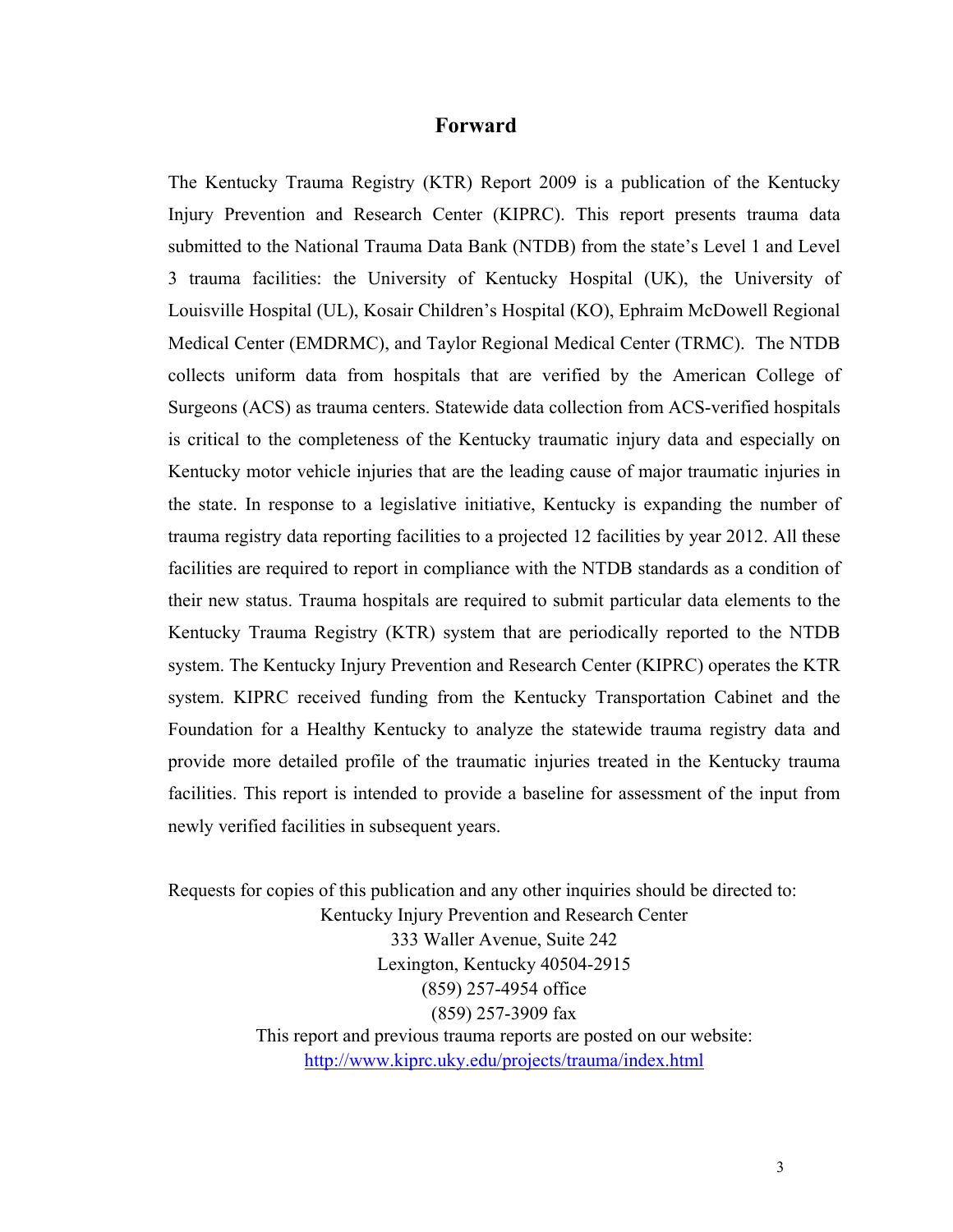### **Introduction**

Kentucky law (KRS 311A.010) defines "trauma" as a single or multi-system life-threatening or limb-threatening injury requiring immediate medical or surgical intervention or treatment to prevent death or permanent disability.

The body of this report is summary data for trauma cases seen at the Kentucky trauma centers in 2009. The registry does not include any trauma data from other Kentucky hospitals unless individuals were transferred from another hospital to one of the trauma centers. It is important to note that these data thus represent only the most serious survivable injuries and not all traumatic injuries in the state. Trauma cases leading to death at the scene of the event are obviously not part of the reported data. Data for trauma sustained in Kentucky but treated in out-of-state facilities are not available. Border areas are thus under-represented in this report. A broad overview of the hospital care provided to Kentucky residents whose primary diagnosis was some form of physical trauma is provided in the Kentucky Inpatient and Emergency Department Traumatic Injury Data Report available at http://www.kiprc.uky.edu/projects/trauma/index.html.

#### **Kentucky's Reporting Trauma Centers in 2009***:*

- o Kosair Children's Hospital Louisville
- o University of Louisville Hospital Louisville
- o University of Kentucky Chandler Medical Center Lexington
- o Ephraim McDowell Regional Medical Center Danville
- o Taylor Regional Medical Center Campbellsville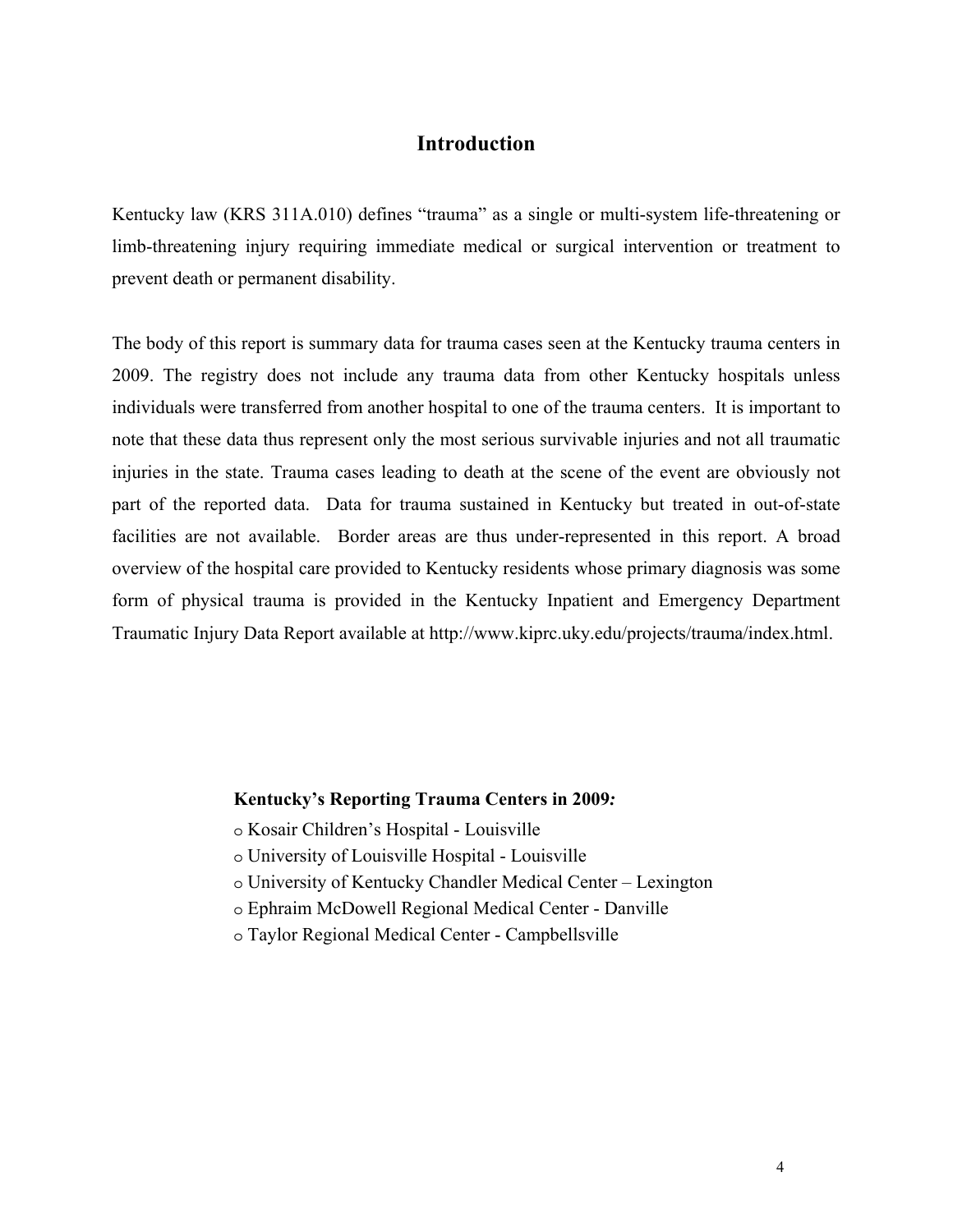## **Research Findings**

In 2009, a total of 6,778 patients were reported in the Kentucky Trauma Registry. UK reported 2,917 cases, including both children and adults, or 43.04% of all KTR cases. UL reported 2,690 trauma patients or 39.69% of the total, KO saw 869 (12.82%), TRMC treated 180 patients (2.66%), and EMDRMC reported 122 cases (1.80%) (Table 1).

Demographic information included gender, age, race, and ethnicity. Males comprised 67.14% of KTR patients (Table 2), reflecting the predominance of males in the injury categories classified by the American College of Surgeons as trauma. ACS trauma classification excludes hip fractures, the most common traumatic injury in older adults, and a category that is therefore predominantly female. Thus, KTR demographics are strikingly different from those of the related report on traumatic injuries as a whole, in which males and females are roughly equally represented (see KY Inpatient and ED Trauma Data Reports at http://www.kiprc.uky.edu/ projects/trauma/index.html). The same issue of inclusion criteria influences the distribution of trauma cases by age group. Whereas the statewide hospitalization data for traumatic injury (including hip fractures) is skewed towards older age groups, the KTR data is concentrated in working-age adults (Table 4), with over half (51.5%) aged 25-64 (Figure 1).

The NTDB standard requires the collection of county or state of residence only when a zip code is not available. The 2009 KTR data had only 20 (0.3%) records with missing zip codes. The county of residence was calculated based on a zip-to-county algorithm that may misclassify counties where zip codes cross county lines. An improvement of the algorithm will be undertaken for the next report. County-specific data must be read with the caveat that we are only reporting on Kentucky facilities, so patients from the northern and southern tiers of counties, who often receive trauma care in Ohio and Tennessee respectively, are underrepresented in the current data (Tables 6 and 7). Fayette and Jefferson counties had the highest numbers of patients, reflecting the population size of the counties (Table 6). Rural Appalachian counties typically have the highest rates of injury per 1,000 population (Table 7).

The ethnicity variable was not populated well, with 56% missing values. About 84% of the patients were white and 9% black. The distribution of trauma patients by race and ethnicity is presented in Table 3.

Trauma is to some extent a seasonal phenomenon, with higher incidence during the summer months (Table 5 and Figure 2). July and August had the highest number of incidents leading to treatment in the trauma facilities, mainly due to the increased number of motor vehicle traffic collision injuries among 15-24 and 35-44 age groups.

Motor vehicle traffic collisions (MVTC) continue to be the leading cause of traumatic injuries in Kentucky (37.3%), followed by falls at 25.2% (Table 8). Most of the injuries in motor vehicle crashes were sustained by vehicle occupants (75.8%), followed by motorcyclists (15.2%), and pedestrians (6.3%) (Table 9). Data on age of children and adolescents admitted for motor vehicle crash-related injuries (437 cases) are presented in greater detail in Table 10. Table 11 describes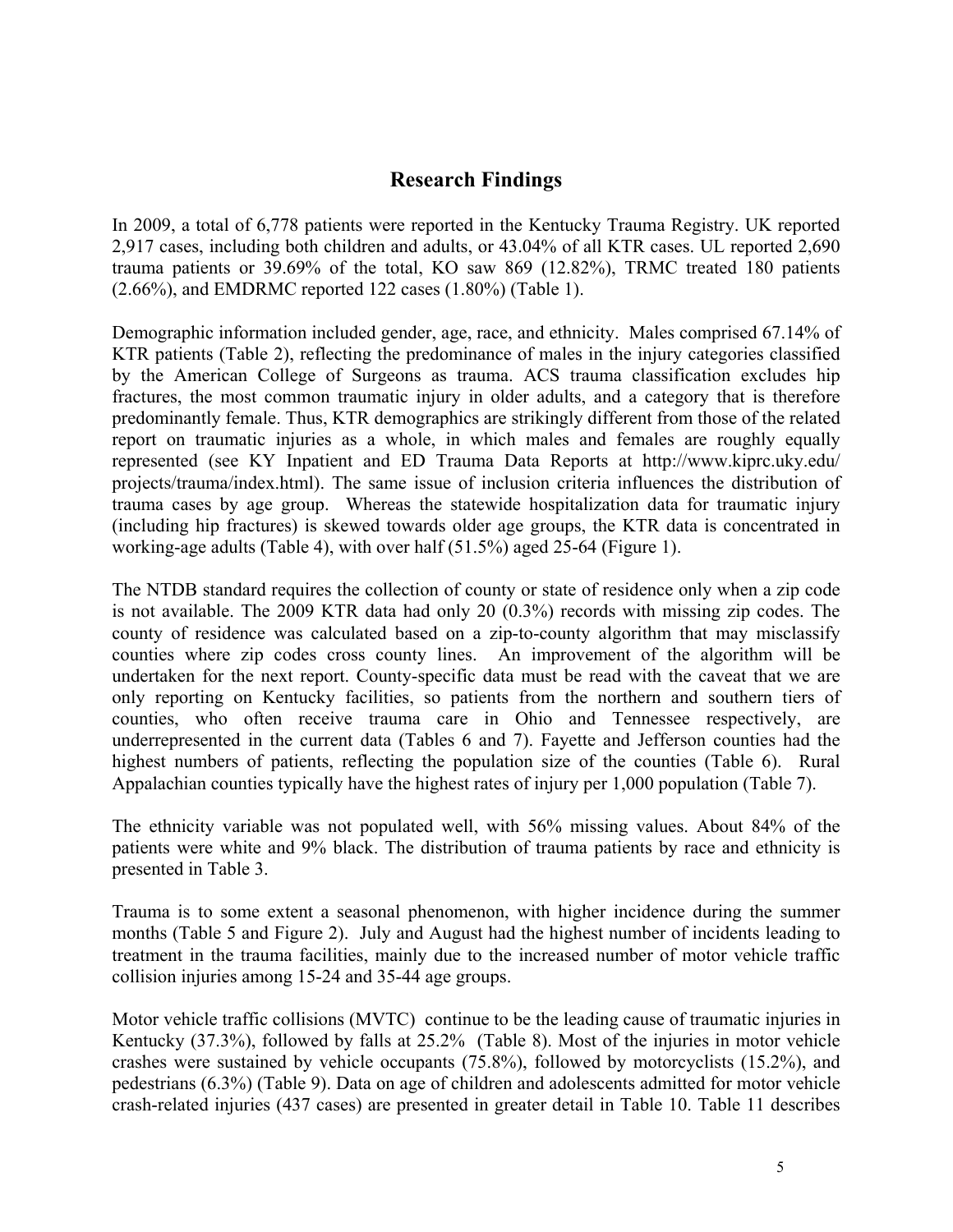the use of protective devices for the pediatric patients injured in motor vehicle traffic collisions: 100 (22.9%) did not have protective devices, in 169 cases (38.7%) the presence or use of a protective device was not documented. Patients aged 15-24 accounted for 22.6% of the MVTrelated trauma, followed by those aged 25-34 (17.1%). Falls among those 55-64 years old accounted for 14.2% of all falls treated in trauma centers. Almost one third (76 cases) of the injuries attributed to being struck by or against an object were experienced by the patients 5-14 years of age. The review of the struck by/against injuries in this group showed that 41 (59.3%) of these injuries were due to striking against or struck accidentally in sports (Ecodes E917.0, E917.5). Half of the patients with intentional injuries were young adults ages 15-34 (Table 12).

Tables 13 and 14 present the use of alcohol and drugs among the trauma registry patients. Alcohol use was confirmed in 17.4% of MVTCs. Alcohol use was also present in 21.9% of the unintentional injuries due to other transportation, and in 30.0% of the injuries due to assault (Table 13). Illegal drug use was confirmed in 138 (5%) of the MVT collision injuries, and in 7.6% of the unintentional injuries due to other transportation (Table 14).

Work-related injuries were reported in 285 (4.2%) of the trauma registry cases. The work-related indicator is an important new field in the trauma registry data collection. A new field for patient occupation or industry is present but not very informative in 2009 as information on industry was missing for 28% of the work-related trauma injuries, and for 155 (55.4%) the industry was coded as "other services" (Table 17). Tables 15 and 16 show that confirmed use of alcohol and drugs in those with work-related trauma injuries is very low, but a large proportion are not tested or documented.

The mode of transportation by inter-facility transfer is available in Table 18. Helicopter ambulance was used in 671 (23.8%) of the inter facility transfer and in 1,018 (25.7%) of the cases that were not a transfer between facilities. Ground ambulance was used in 4,354 (64.2%) of all trauma injuries transported to trauma facilities in Kentucky.

The time from incident to the arrival at a trauma hospital was up to 1 hour in 39.19% (2,656) of the cases (Table 19). In 41.7% of the cases we were unable to calculate the time to arrival due to the lack of information on the time of incident. In 2.3% of the cases the time of the incident was equal to the time of hospital arrival, raising questions for the accuracy of the information on time of injury and hospital arrival time. In addition, 5.6% of the cases had 1 minute time to hospital arrival; 7.4% had time to hospital equal to 2 min, and 3.2% had 3 min time between the incident and the arrival to hospital. Distribution of the time to hospital by facilities is given in Table 20. In 76.6% of the cases treated at UL the time to hospital could not be calculated because the time of incident was missing (Table 20).

Admission shift is a metric that provides evidence for planning prevention initiatives and staffing trauma care facilities. The busiest time of the day is the 3pm to 11pm shift (Table 21). The distribution of the arrivals at the hospital by shift for UK suggests problems with the accuracy of the information.

The Glasgow coma score (GCS) rates patients with regard to the severity of symptoms associated with brain injury. Of the 6,142 patients for whom GCS was reported, 15.0% had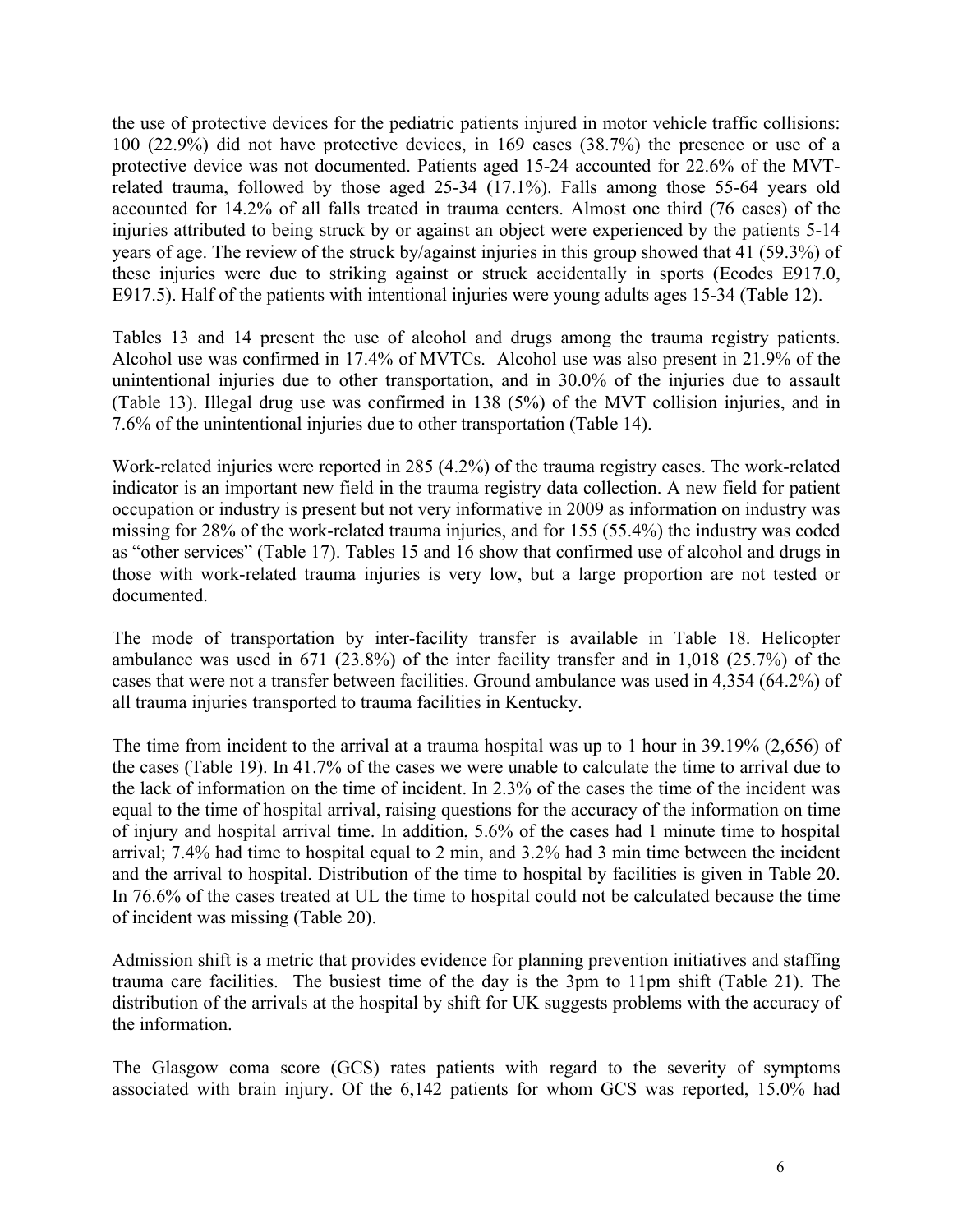scores of 13 or lower, indicating some degree of brain involvement. The proportion at the lowest reported level (3) was highest at UK (7.95%, or 323 out of 2,917 UK patients total), followed by UL (6.17%), and KO (2.53%) (Table24). Additional information on the Eye, Verbal, and Motor Glasgow Coma Scores is presented in Table 22 for pediatric patients under age of 2 years and in Table 23 for patients older than 2 years.

Most trauma patients (80.8%) were discharged in less than a week, 1.4% stayed between one to four weeks, and 17.8% were treated for more than one month. Details on the length of hospital stay by hospital are presented in Table 25. MVTC were responsible for by far the largest number of aggregated inpatient days (17,219), followed by falls (9,276) and injuries due to other transportation (3,619) (Figure 3).

The primary method of payment was not well documented for the UK and EMDRMC facilities. The primary source of payment for the majority of the KO patients was Medicaid (51%), followed by private/commercial insurance (42.5%) (Table 26). The most common primary pay source (32.2%) for patients at TRMC was Medicare. The payment sources for the UL patients were more diverse, with the largest proportion  $(20.1\%)$  going through no fault automobile payment, 15% Medicare, 14.8% self pay, and 14.5% private/commercial insurance.

The largest majority of the patients were discharged to home (77.8%), 6.5% were discharged to another type of rehabilitation or long-term facility, 6.2% were discharged to an intermediate care facility, 4.0% expired, 2.8% were discharged to a skilled nursing facility, 1.7% went home under organized home health service, 0.6% were transferred to a short-term general hospital for inpatient care, 0.4% left against medical advice, and less than 5 patients were transferred to hospice care. Table 27 gives more details on the patient discharge status by trauma facility.

The Injury Severity Score (ISS) is an anatomical rating system that provides numerical values for patients with multiple and varying injuries. The National Trauma Data Bank characterizes ISS scores of 1-9 as mild, 10-15 as moderate, 16-24 as severe, and over 24 as very severe. Using this metric, 53.6% of trauma registry injuries were mild, 17.2% moderate, 16.2% severe, and 12.8% very severe. ISS was missing for 0.1% of the patients. For details by hospital, refer to Table 28.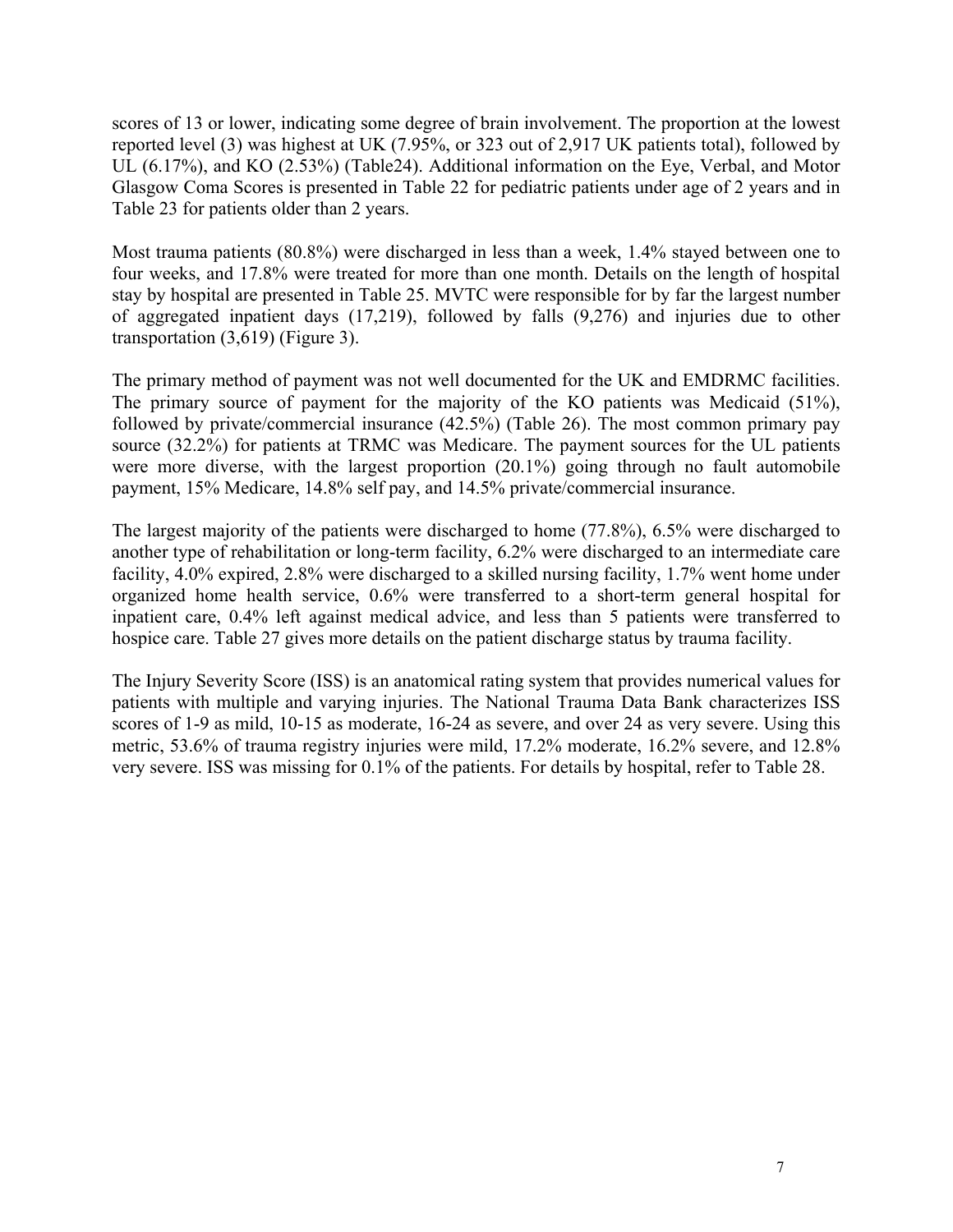# **Tables and Figures**

Table 1: KY Trauma Registry patient distribution by hospital

| <b>Facility</b>                          | <b>Frequency</b> | Percent |
|------------------------------------------|------------------|---------|
| Kosair Children's Hospital               | 869              | 12.82   |
| University of Kentucky Medical Center    | 2,917            | 43.04   |
| <b>Taylor Regional Medical Center</b>    | 180              | 2.66    |
| University of Louisville Hospital        | 2,690            | 39.69   |
| Ephraim McDowell Regional Medical Center | 122              | 1.80    |
| Total                                    | 6,778            | 100.00  |

Table 2: KY Trauma Registry patient distribution by gender

| Gender | Frequency | Percent |
|--------|-----------|---------|
| Female | 2,227     | 32.86   |
| Male   | 4,551     | 67.14   |
| Total  | 6,778     | 100.00  |

Table 3: KY Trauma Registry patients by race and ethnicity

|                                  | <b>Ethnicity</b>             |                                  |                |              |  |  |  |
|----------------------------------|------------------------------|----------------------------------|----------------|--------------|--|--|--|
| Race                             | <b>Hispanic</b><br>or Latino | <b>Not Hispanic</b><br>or Latino | <b>Missing</b> | <b>Total</b> |  |  |  |
| Asian                            | $\boldsymbol{0}$             | $\ast$                           | 11             | 15           |  |  |  |
| Other Race                       | 39                           | $\ast$                           | 8              | 49           |  |  |  |
| American Indian                  | $\Omega$                     | $\theta$                         | 37             | 37           |  |  |  |
| <b>Black or African American</b> | $\boldsymbol{0}$             | 84                               | 521            | 605          |  |  |  |
| White                            | 85                           | 2,741                            | 3,235          | 6,061        |  |  |  |
| Missing                          | 5                            | $\theta$                         | 6              | 11           |  |  |  |
| Total                            | 129                          | 2,831                            | 3,818          | 6,778        |  |  |  |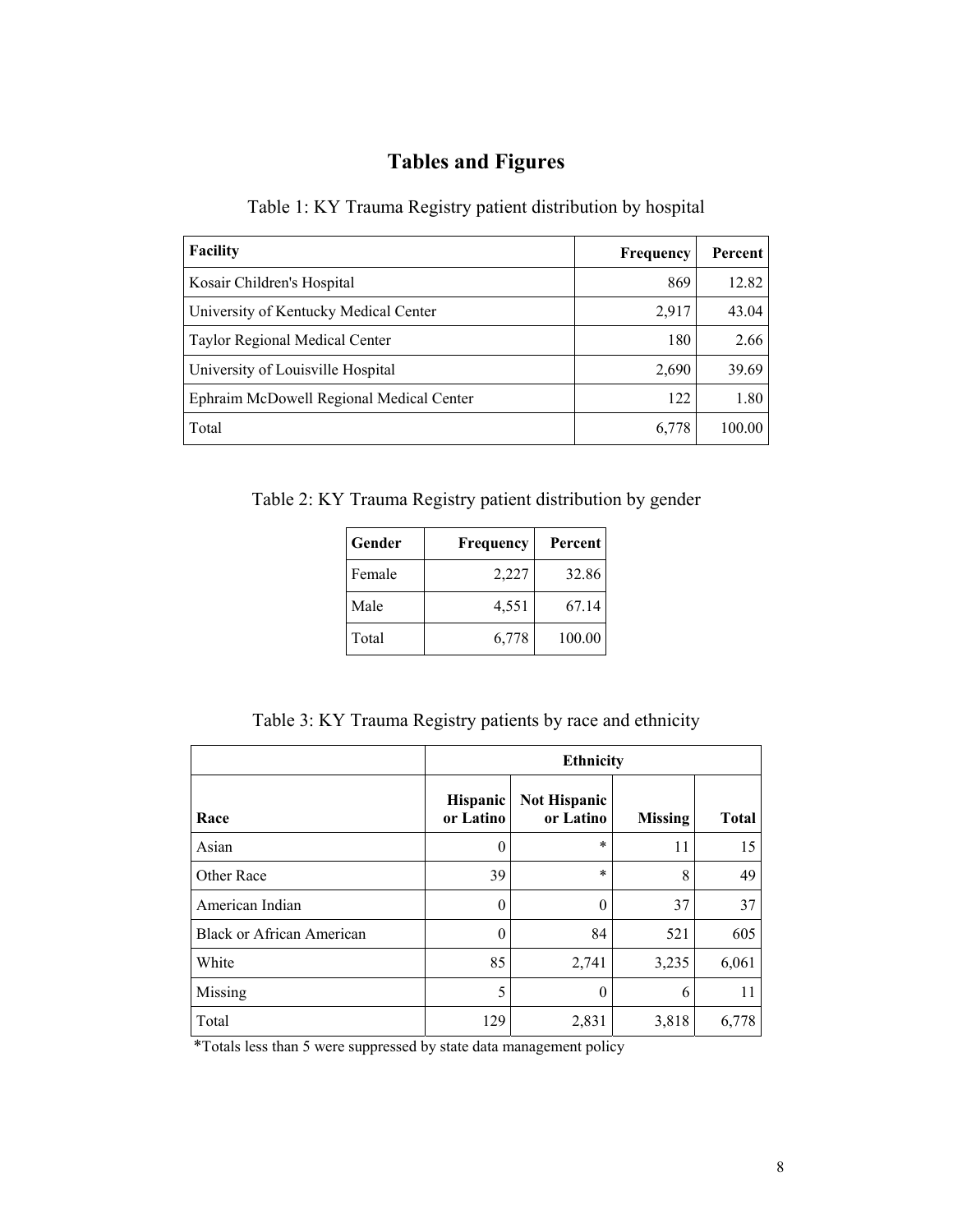|           |                                         | <b>Trauma Facility</b> |       |                                                           |     |                                                       |        |                                                |     |                                                                           |  |  |
|-----------|-----------------------------------------|------------------------|-------|-----------------------------------------------------------|-----|-------------------------------------------------------|--------|------------------------------------------------|-----|---------------------------------------------------------------------------|--|--|
|           | Kosair<br><b>Children's</b><br>Hospital |                        |       | <b>University of</b><br><b>Kentucky Medical</b><br>Center |     | <b>Taylor</b><br>Regional<br><b>Medical</b><br>Center |        | <b>University of</b><br>Louisville<br>Hospital |     | Ephraim<br><b>McDowell</b><br>Regional<br><b>Medical</b><br><b>Center</b> |  |  |
|           | N                                       | $\frac{0}{0}$          | N     | $\frac{0}{0}$                                             | N   | $\frac{0}{0}$                                         | N      | $\frac{0}{0}$                                  | N   | $\%$                                                                      |  |  |
| Age       |                                         |                        |       |                                                           |     |                                                       |        |                                                |     |                                                                           |  |  |
| $<$ lyr   | 113                                     | 13.00                  | 32    | 1.10                                                      |     |                                                       |        |                                                |     |                                                                           |  |  |
| $1-4yr$   | 224                                     | 25.78                  | 119   | 4.08                                                      | 5   | 2.78                                                  |        |                                                |     |                                                                           |  |  |
| $5-14yr$  | 408                                     | 46.95                  | 236   | 8.09                                                      | 16  | 8.89                                                  | $\ast$ | $\ast$                                         | 5   | 4.10                                                                      |  |  |
| $15 - 24$ | 124                                     | 14.27                  | 507   | 17.38                                                     | 31  | 17.22                                                 | 482    | 17.92                                          | 23  | 18.85                                                                     |  |  |
| 25-34     |                                         |                        | 456   | 15.63                                                     | 14  | 7.78                                                  | 487    | 18.10                                          | 19  | 15.57                                                                     |  |  |
| 35-44     |                                         |                        | 415   | 14.23                                                     | 17  | 9.44                                                  | 427    | 15.87                                          | 13  | 10.66                                                                     |  |  |
| 45-54     |                                         |                        | 433   | 14.84                                                     | 24  | 13.33                                                 | 479    | 17.81                                          | 23  | 18.85                                                                     |  |  |
| 55-64     |                                         |                        | 283   | 9.70                                                      | 14  | 7.78                                                  | 370    | 13.75                                          | 11  | 9.02                                                                      |  |  |
| 65-74     |                                         |                        | 211   | 7.23                                                      | 18  | 10.00                                                 | 195    | 7.25                                           | 13  | 10.66                                                                     |  |  |
| 75-84     |                                         |                        | 158   | 5.42                                                      | 18  | 10.00                                                 | 172    | 6.39                                           | 8   | 6.56                                                                      |  |  |
| $85+$     |                                         |                        | 67    | 2.30                                                      | 23  | 12.78                                                 | 77     | 2.86                                           | 7   | 5.74                                                                      |  |  |
| All       | 869                                     | 100.00                 | 2,917 | 100.00                                                    | 180 | 100.00                                                | 2,690  | 100.00                                         | 122 | 100.00                                                                    |  |  |

Table 4: KY Trauma Registry patient distribution by age group

| Table 5: KY Trauma Registry patient distribution by month of arrival |
|----------------------------------------------------------------------|
|----------------------------------------------------------------------|

|                                             | Month  |     |     |     |                |     |     |     |         |        |        |              |              |
|---------------------------------------------|--------|-----|-----|-----|----------------|-----|-----|-----|---------|--------|--------|--------------|--------------|
| <b>Facility</b>                             | 01     | 02  | 03  | 04  | 0 <sub>5</sub> | 06  | 07  | 08  | 09      | 10     | 11     | 12           | <b>Total</b> |
| Kosair Children's Hospital                  | 47     | 49  | 60  | 104 | 95             | 73  | 92  | 93  | 80      | 72     | 59     | 45           | 869          |
| University of Kentucky Medical Center       | 176    | 188 | 235 | 273 | 278            | 242 | 277 | 290 | 258 253 |        | 231    | 216          | 2,917        |
| Taylor Regional Medical Center              | 20     | 12  | 14  | 16  | 22             | 29  | 24  | 12  | 13      | $\ast$ | 9      | 6            | *            |
| University of Louisville Hospital           | 176    | 175 | 196 | 236 | 210            | 240 | 268 | 263 | 239     | 235    | 245    | 207          | 2,690        |
| Ephraim McDowell Regional Medical<br>Center | $\ast$ | 7   | 16  | 14  | 8              | 10  | 16  | 10  | 8       | 18     | $\ast$ | $\mathbf{r}$ | $\ast$       |
| Total                                       | 423    | 431 | 521 | 643 | 613            | 594 | 677 | 668 | 598     | 581    | 548    | 481          | 6,778        |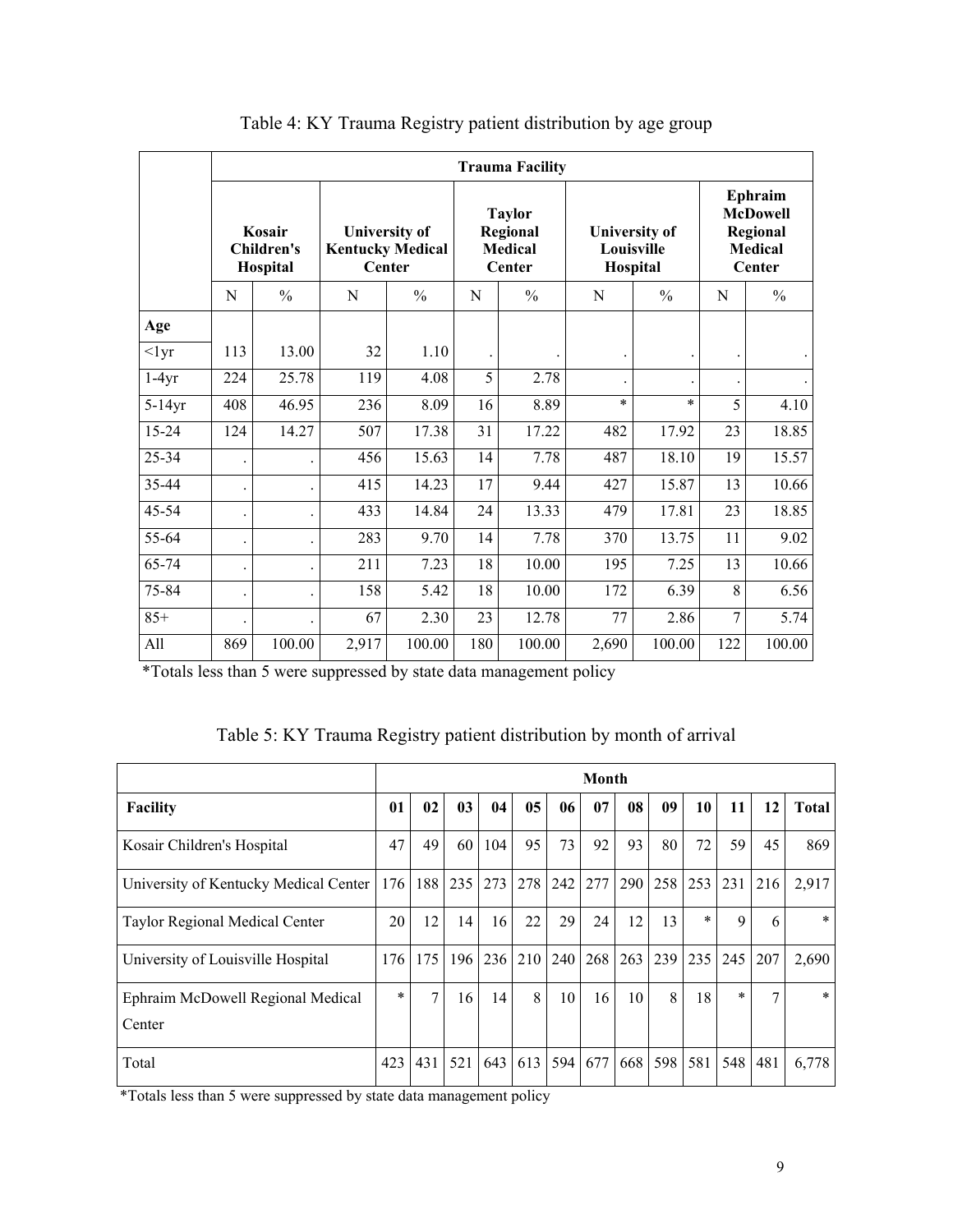|    |                          |       | % of KY Residents<br><b>Treated in KY</b> |                |
|----|--------------------------|-------|-------------------------------------------|----------------|
|    | <b>Patient County of</b> |       | <b>Trauma Registry</b>                    | Rate per 1,000 |
| #  | <b>Residence</b>         | Cases | <b>Facilities</b>                         | Population     |
|    | Jefferson                | 1,537 | 26.1%                                     | 2.1            |
|    | Fayette                  | 439   | 7.4%                                      | 1.5            |
| 3  | Madison                  | 168   | 2.8%                                      | 2.0            |
| 4  | Hardin                   | 168   | 2.8%                                      | 1.7            |
| 5  | <b>Bullitt</b>           | 114   | 1.9%                                      | 1.5            |
| 6  | Nelson                   | 113   | 1.9%                                      | 2.6            |
|    | Laurel                   | 111   | 1.9%                                      | 1.9            |
| 8  | Pulaski                  | 111   | 1.9%                                      | 1.8            |
| 9  | Boyle                    | 84    | 1.4%                                      | 2.9            |
| 10 | Montgomery               | 83    | 1.4%                                      | 3.2            |

Table 6: Top 10 KY counties by number of residents in KY Trauma Registry

Table 7: Top 10 KY counties by rate of resident patients in KY Trauma Registry

|    | <b>Patient County of</b><br><b>Residence</b> | Cases | % of KY cases | Rate per 1,000<br>population |
|----|----------------------------------------------|-------|---------------|------------------------------|
|    | Estill                                       | 60    | 1.0%          | 4.0                          |
|    | Jackson                                      | 53    | 0.9%          | 4.0                          |
| 3  | Nicholas                                     | 26    | 0.4%          | 3.8                          |
| 4  | Mercer                                       | 78    | 1.3%          | 3.6                          |
| 5  | Lee                                          | 25    | 0.4%          | 3.4                          |
| 6  | Wolfe                                        | 24    | 0.4%          | 3.4                          |
| 7  | Trimble                                      | 30    | 0.5%          | 3.3                          |
| 8  | Montgomery                                   | 83    | 1.4%          | 3.2                          |
| 9  | Menifee                                      | 21    | 0.4%          | 3.2                          |
| 10 | Powell                                       | 43    | 0.7%          | 3.2                          |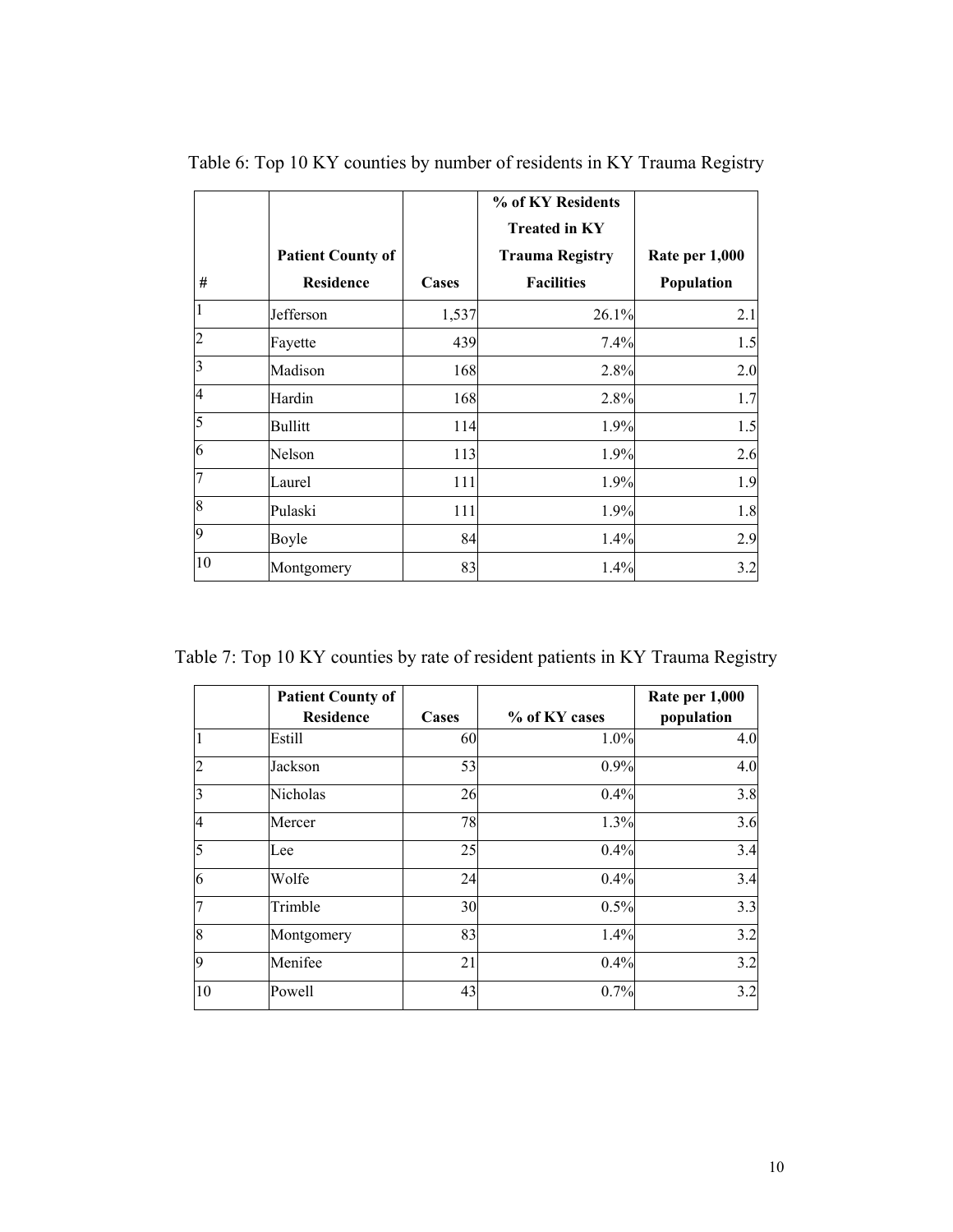|                                  |                  | Intent           |                  |        |
|----------------------------------|------------------|------------------|------------------|--------|
| Cause                            |                  |                  | Other/           |        |
|                                  | Unintentional    | Intentional      | Undetermined     | Total  |
| Motor vehicle traffic collisions | 2,522            | 6                | $\boldsymbol{0}$ | 2,528  |
| Firearm                          | 65               | 255              | 18               | 338    |
| Poisoning                        | $\ast$           | $\ast$           | $\ast$           | $\ast$ |
| Falls                            | 1,703            | $\ast$           | $\ast$           | 1,709  |
| Suffocation                      | $\boldsymbol{0}$ | $\ast$           | $\ast$           | $\ast$ |
| Drowning                         |                  | $\ast$           | $\ast$           | $\ast$ |
| Fire/burn                        | 260              | $\ast$           | $\ast$           | 268    |
| Cut/pierce                       | 111              | 181              | $\ast$           | $\ast$ |
| Struck by/against                | 260              | 179              | 9                | 448    |
| Machinery                        | 93               | $\mathbf{0}$     | $\mathbf{0}$     | 93     |
| Other pedal cycle                | 99               | $\boldsymbol{0}$ | $\boldsymbol{0}$ | 99     |
| Other pedestrian                 | 22               | $\boldsymbol{0}$ | $\boldsymbol{0}$ | 22     |
| Other transportation             | 622              | $\overline{0}$   | $\boldsymbol{0}$ | 622    |
| Natural/environmental            | 74               | $\mathbf{0}$     | $\boldsymbol{0}$ | 74     |
| Overexertion                     | 20               | $\mathbf{0}$     | $\boldsymbol{0}$ | 20     |
| Other specified                  | 81               | 61               | $\boldsymbol{0}$ | 142    |
| <b>NEC</b>                       | 12               | 21               | 5                | 38     |
| Not specified                    | 26               | 35               | $\,8\,$          | 69     |
| Missing Ecode                    |                  |                  |                  | 5      |
| Total                            | 5,973            | 749              | 51               | 6,778  |

Table 8: KY Trauma Registry patient distribution by cause and intent of injury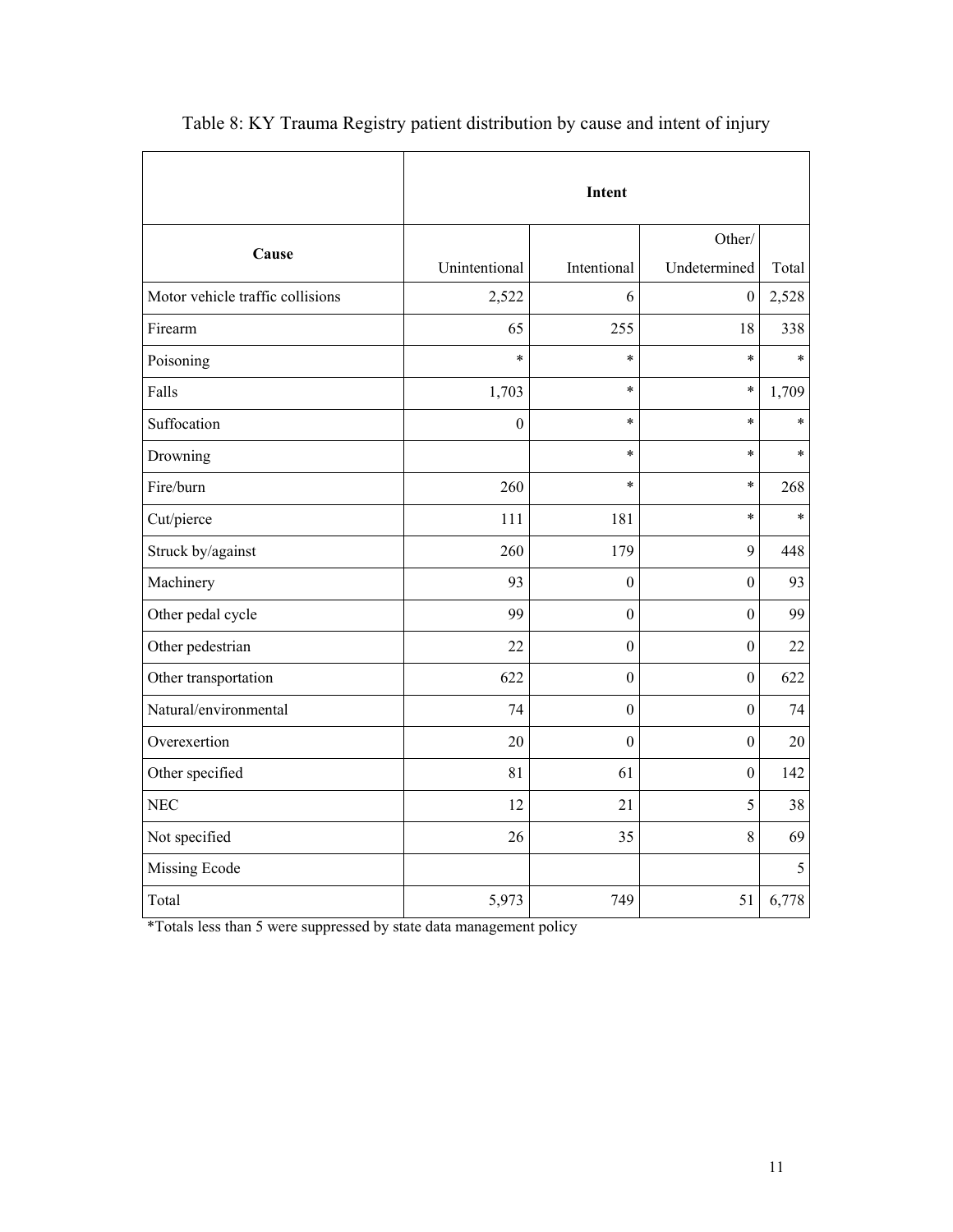| Role in motor vehicle collision | Number |
|---------------------------------|--------|
| Occupant                        | 1,911  |
| Motorcyclist                    | 383    |
| Pedal cyclist                   | 35     |
| Pedestrian                      | 158    |
| Unknown                         | 25     |
| Other                           | 10     |
| Total                           | 2,522  |

Table 9: KY Trauma Registry patients injured in motor vehicle traffic collisions

Table 10: Pediatric KY Trauma Registry patients in MVTC by age

| Age in<br>years         | Number of patients in<br>motor vehicle traffic<br>collision | Percent of all pediatric<br>motor vehicle traffic<br>collision cases | Percent of all trauma registry<br>cases for this age |
|-------------------------|-------------------------------------------------------------|----------------------------------------------------------------------|------------------------------------------------------|
| $\boldsymbol{0}$        | 8                                                           | 1.83                                                                 | 5.80                                                 |
|                         | 8                                                           | 1.83                                                                 | 9.30                                                 |
| 2                       | 14                                                          | 3.2                                                                  | 13.59                                                |
| $\overline{\mathbf{3}}$ | 17                                                          | 3.89                                                                 | 20.48                                                |
| $\overline{4}$          | 9                                                           | 2.06                                                                 | 10.84                                                |
| 5                       | 15                                                          | 3.43                                                                 | 18.29                                                |
| 6                       | 13                                                          | 2.97                                                                 | 22.03                                                |
| 7                       | 16                                                          | 3.66                                                                 | 26.23                                                |
| 8                       | 15                                                          | 3.43                                                                 | 26.32                                                |
| 9                       | 13                                                          | 2.97                                                                 | 23.21                                                |
| 10                      | 8                                                           | 1.83                                                                 | 19.51                                                |
| 11                      | 13                                                          | 2.97                                                                 | 24.53                                                |
| 12                      | 13                                                          | 2.97                                                                 | 14.94                                                |
| 13                      | 18                                                          | 4.12                                                                 | 22.50                                                |
| 14                      | 35                                                          | 8.01                                                                 | 38.89                                                |
| 15                      | 26                                                          | 5.95                                                                 | 29.21                                                |
| 16                      | 42                                                          | 9.61                                                                 | 47.73                                                |
| 17                      | 87                                                          | 19.91                                                                | 59.59                                                |
| 18                      | 67                                                          | 15.33                                                                | 54.03                                                |
| Total                   | 437                                                         | 100.00                                                               | 27.21                                                |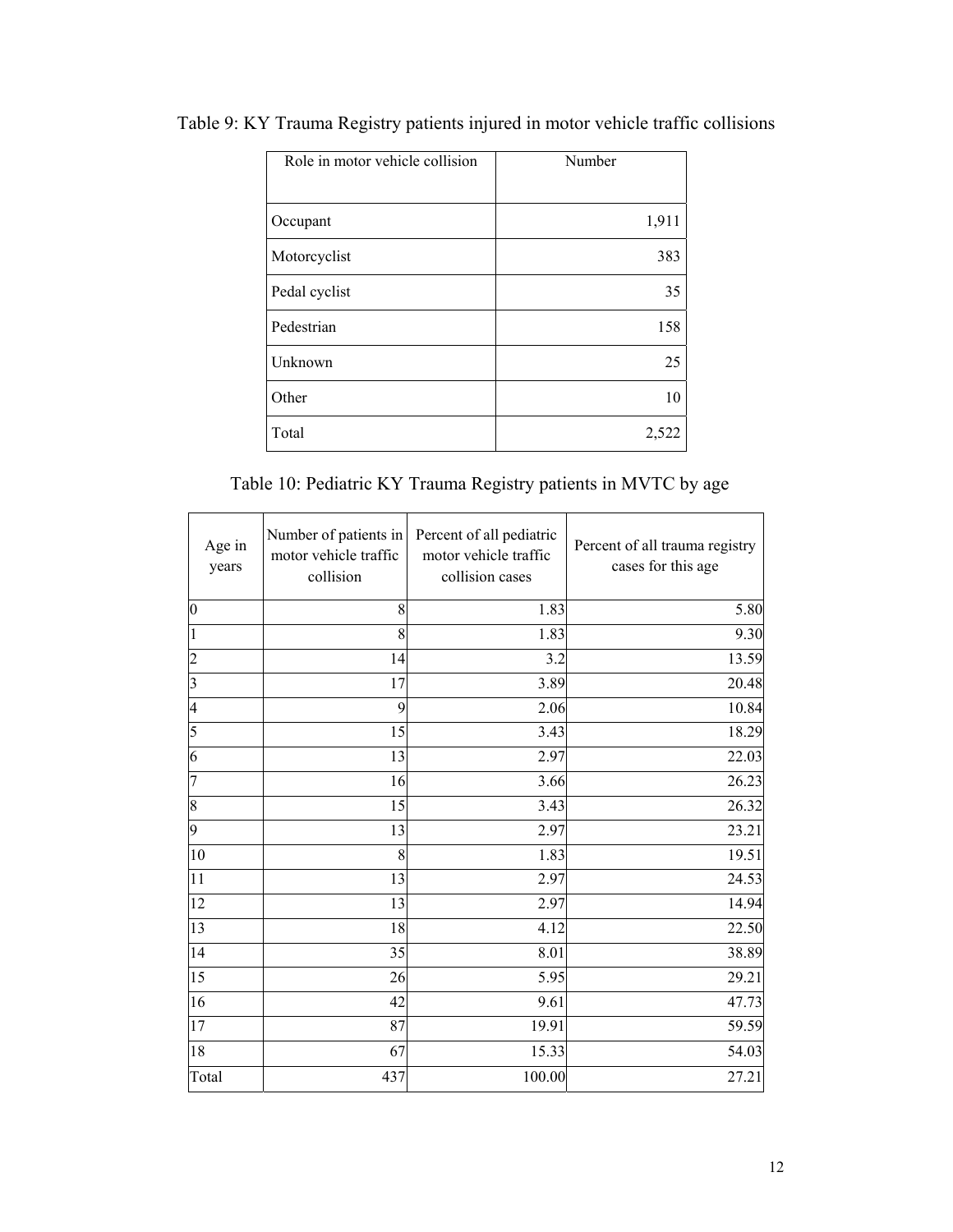|                                                | Age              |          |          |          |                |              |  |  |  |
|------------------------------------------------|------------------|----------|----------|----------|----------------|--------------|--|--|--|
| <b>Protective Device</b>                       | $\langle$ 1yr    | $1-4yr$  | $5-8$    | $9 - 14$ | $15-18$        | <b>Total</b> |  |  |  |
| None                                           | $\ast$           | 7        | 16       | 28       | 48             | 100          |  |  |  |
| Lap Belt                                       | $\ast$           | $\ast$   | 10       | 8        | 41             | 63           |  |  |  |
| Lap & Shoulder Belt                            | $\boldsymbol{0}$ | $\theta$ | $\ast$   | 5        | 40             | $\ast$       |  |  |  |
| Child Restraint (booster seat, child car seat) | 5                | 19       | 6        | $\theta$ | $\overline{0}$ | 30           |  |  |  |
| Helmet (e.g., bicycle, skiing, motorcycle)     | $\theta$         | $\theta$ | $\ast$   | 6        | 8              | $\ast$       |  |  |  |
| Airbag Present                                 | $\boldsymbol{0}$ | $\theta$ | $\ast$   | $\ast$   | 8              | 11           |  |  |  |
| Not Applicable                                 | $\boldsymbol{0}$ | $\theta$ | $\theta$ | $\ast$   | $\ast$         | $\ast$       |  |  |  |
| Not documented                                 | $\ast$           | 19       | 24       | 50       | 75             | 169          |  |  |  |
| Total                                          | 8                | 48       | 59       | 100      | 222            | 437          |  |  |  |

Table 11: Pediatric KY Trauma Registry patients in motor vehicle traffic collisions, by age and protective device

Table 12: KY Trauma Registry patients by age and cause of injury

|               |                                               |               |                                 |               | <b>Unintentional Injuries</b> |               |        |                             |           |               |                                      |               |
|---------------|-----------------------------------------------|---------------|---------------------------------|---------------|-------------------------------|---------------|--------|-----------------------------|-----------|---------------|--------------------------------------|---------------|
|               | <b>Motor vehicle</b><br>traffic<br>collisions |               | Other<br>transport.<br>injuries |               | Falls                         |               |        | <b>Struck</b><br>by/against | All other |               | <b>Intentional</b><br><b>Assault</b> |               |
|               | N                                             | $\frac{0}{0}$ | N                               | $\frac{6}{6}$ | N                             | $\frac{6}{6}$ | N      | $\frac{6}{6}$               | N         | $\frac{0}{0}$ | N                                    | $\frac{0}{0}$ |
| Age           |                                               |               |                                 |               |                               |               |        |                             |           |               |                                      |               |
| $\langle$ 1yr | 8                                             | 0.32          | $\ast$                          | 0.48          | 62                            | 3.65          | 7      | 2.70                        | 25        | 2.40          | 25                                   | 4.00          |
| $1-4yr$       | 48                                            | 1.90          | 11                              | 1.77          | 156                           | 9.18          | 32     | 12.36                       | 92        | 8.82          | 16                                   | 2.56          |
| $5-14yr$      | 159                                           | 6.30          | 81                              | 13.02         | 195                           | 11.48         | 76     | 29.34                       | 148       | 14.19         | 7                                    | 1.12          |
| 15-24         | 571                                           | 22.64         | 147                             | 23.63         | 95                            | 5.59          | 41     | 15.83                       | 146       | 14.00         | 167                                  | 26.72         |
| 25-34         | 432                                           | 17.13         | 104                             | 16.72         | 108                           | 6.36          | 21     | 8.11                        | 159       | 15.24         | 152                                  | 24.32         |
| 35-44         | 359                                           | 14.23         | 87                              | 13.99         | 133                           | 7.83          | 24     | 9.27                        | 141       | 13.52         | 128                                  | 20.48         |
| 45-54         | 364                                           | 14.43         | 105                             | 16.88         | 231                           | 13.60         | 34     | 13.13                       | 134       | 12.85         | 91                                   | 14.56         |
| 55-64         | 268                                           | 10.63         | 42                              | 6.75          | 242                           | 14.24         | 10     | 3.86                        | 87        | 8.34          | 29                                   | 4.64          |
| 65-74         | 160                                           | 6.34          | 24                              | 3.86          | 177                           | 10.42         | 11     | 4.25                        | 59        | 5.66          | 6                                    | 0.96          |
| 75-84         | 109                                           | 4.32          | 14                              | 2.25          | 191                           | 11.24         | $\ast$ | 0.39                        | 37        | 3.55          | $\ast$                               | 0.64          |
| $s.85+$       | 44                                            | 1.74          | $\ast$                          | 0.64          | 109                           | 6.42          | $\ast$ | 0.77                        | 15        | 1.44          |                                      |               |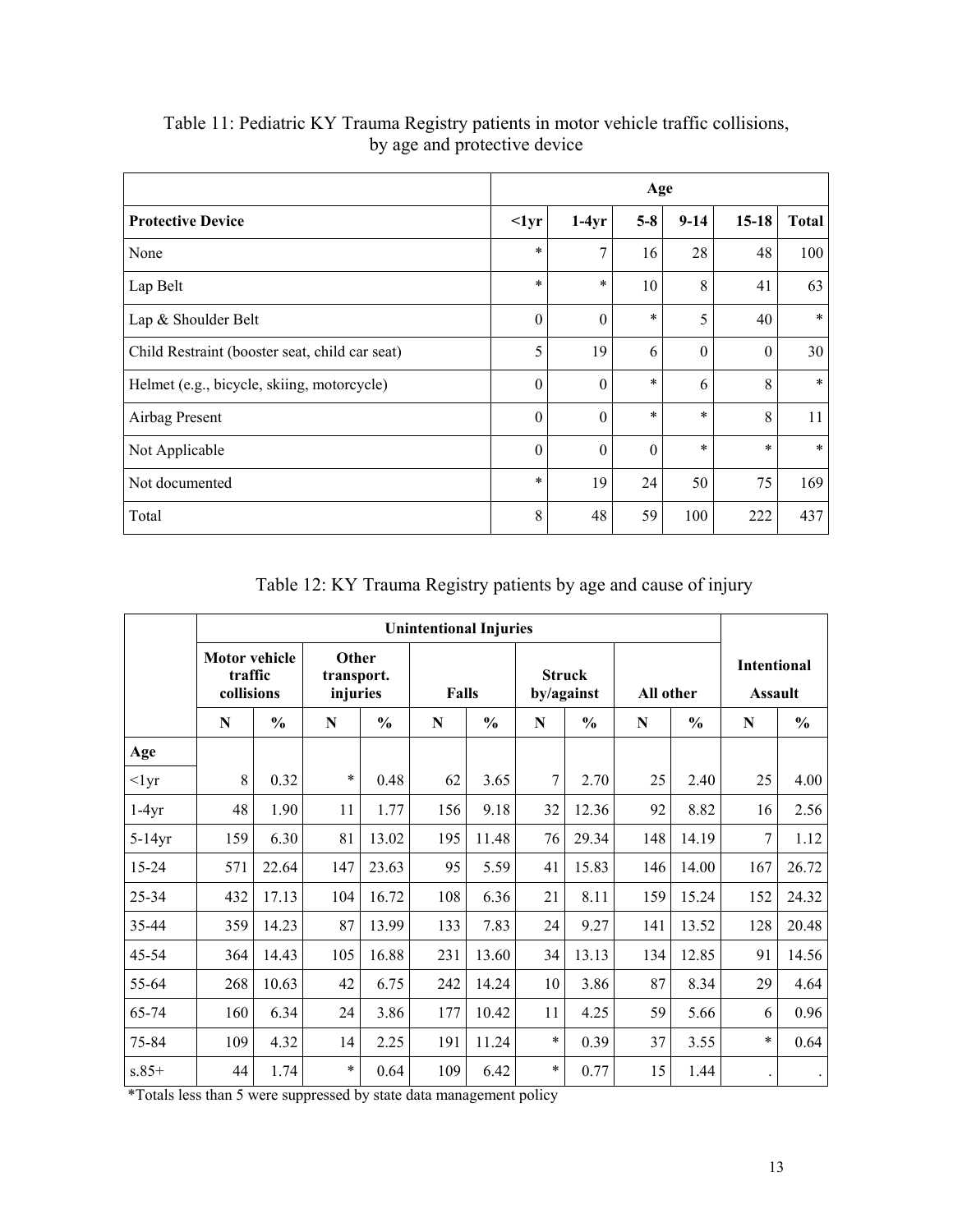|                                              |                                     |                     | <b>Cause of Injury</b> |                        |                |
|----------------------------------------------|-------------------------------------|---------------------|------------------------|------------------------|----------------|
|                                              | <b>Unintentional</b><br><b>MVTC</b> | Other<br>transport. | Falls                  | Other<br>unintentional | <b>Assault</b> |
|                                              | N                                   | N                   | N                      | N                      | N              |
| <b>Alcohol Use Indicators</b>                |                                     |                     |                        |                        |                |
| No (not tested)                              | 1,180                               | 311                 | 753                    | 547                    | 235            |
| No (confirmed by test)                       | 567                                 | 49                  | 212                    | 166                    | 122            |
| Yes (confirmed by test [trace levels])       | 216                                 | 112                 | 86                     | 66                     | 99             |
| Yes (confirmed by test [beyond legal limit]) | 224                                 | 24                  | 62                     | 50                     | 89             |
| Not Applicable                               | 131                                 | 47                  | 189                    | 94                     | 25             |
| Not Documented/missing                       | 204                                 | 79                  | 401                    | 381                    | 57             |

# Table 13: KY Trauma Registry patients by cause of injury and alcohol use

### Table 14: KY Trauma Registry patients by cause of injury and drug use indicator

|                                                                     |                                     |                            | <b>Cause of Injury</b> |                               |         |
|---------------------------------------------------------------------|-------------------------------------|----------------------------|------------------------|-------------------------------|---------|
|                                                                     | <b>Unintentional</b><br><b>MVTC</b> | <b>Other</b><br>transport. | Falls                  | <b>Other</b><br>unintentional | Assault |
|                                                                     | N                                   | N                          | N                      | N                             | N       |
| <b>Drug Use Indicators</b>                                          |                                     |                            |                        |                               |         |
| No (not tested)                                                     | 298                                 | 101                        | 371                    | 249                           | 50      |
| No (confirmed by test)                                              | 453                                 | 40                         | 145                    | 101                           | 117     |
| Yes (confirmed by test [prescription drug])                         | 785                                 | 260                        | 204                    | 162                           | 135     |
| Yes (confirmed by test [illegal use drug])                          | 115                                 | 10                         | 30                     | 38                            | 41      |
| Yes (confirmed by test [prescription]<br>drug], [illegal use drug]) | 23                                  | $\ast$                     | 8                      | 9                             | 9       |
| Not Applicable                                                      | 183                                 | 68                         | 208                    | 107                           | 27      |
| Not documented                                                      | 665                                 | 140                        | 737                    | 638                           | 248     |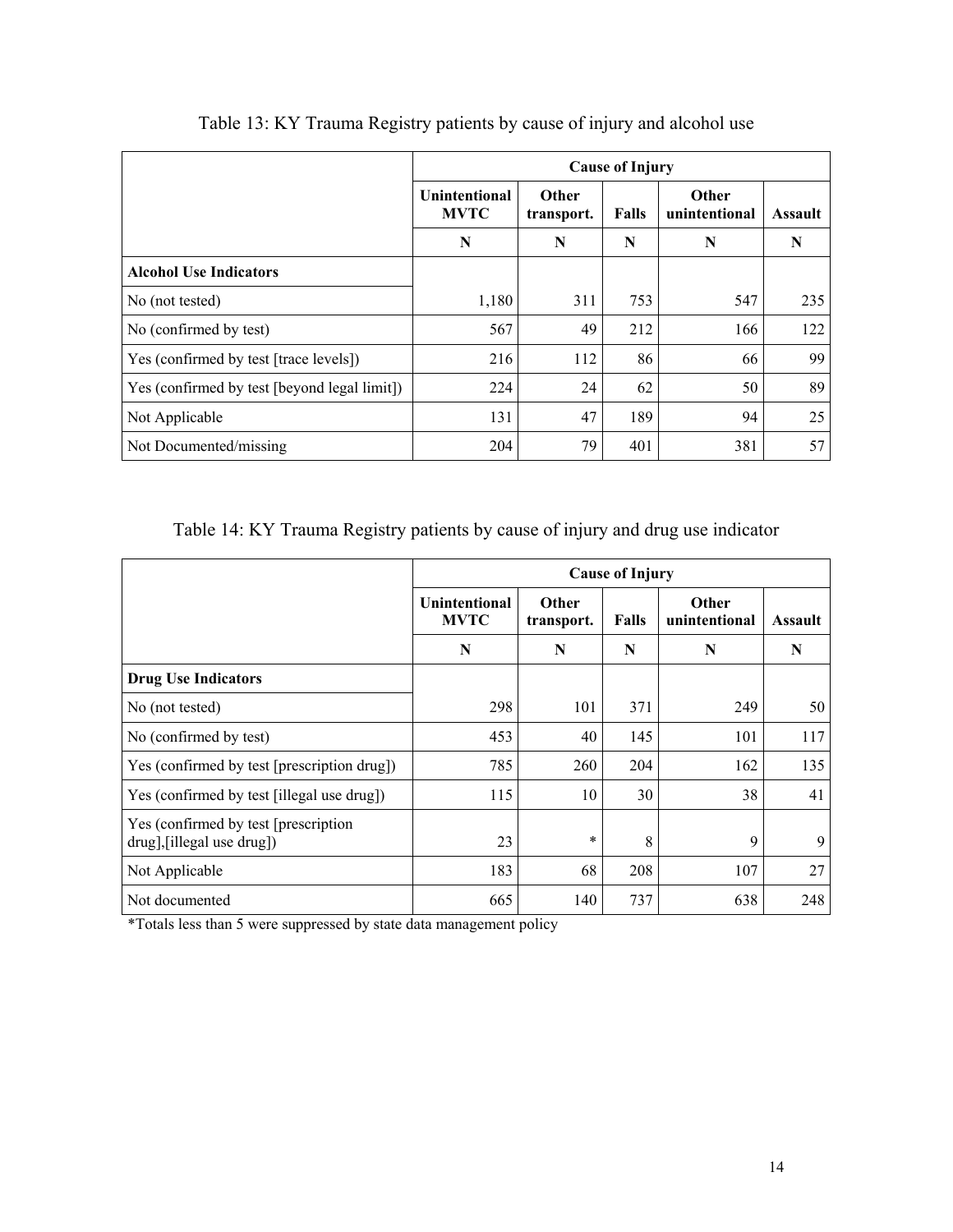|                                              | Work Related Trauma Injury |        |         |       |  |  |  |
|----------------------------------------------|----------------------------|--------|---------|-------|--|--|--|
| <b>Alcohol Use Indicators</b>                | N <sub>0</sub>             | Yes    | Missing | Total |  |  |  |
| No (not tested)                              | 2,863                      | 158    | 5       | 3,026 |  |  |  |
| No (confirmed by test)                       | 1,024                      | 86     | 6       | 1,116 |  |  |  |
| Yes (confirmed by test [trace levels])       | 567                        | 7      | 5       | 579   |  |  |  |
| Yes (confirmed by test [beyond legal limit]) | 446                        | $\ast$ | $\ast$  | 449   |  |  |  |
| Not Applicable                               | 465                        | 21     | 0       | 486   |  |  |  |
| Missing information                          | 1,105                      | 11     | 6       | 72    |  |  |  |
| Total                                        | 6,470                      | 285    | 23      | 6,778 |  |  |  |

Table 15: KY Trauma Registry, alcohol use by work related trauma injuries

|  | Table 16: KY Trauma Registry, drug use by work related trauma injuries |  |  |  |  |
|--|------------------------------------------------------------------------|--|--|--|--|

|                                                               | <b>Work Related Trauma Injury</b> |        |          |        |  |  |  |
|---------------------------------------------------------------|-----------------------------------|--------|----------|--------|--|--|--|
| Drug Use Indicator                                            | N <sub>0</sub>                    | Yes    | Missing  | Total  |  |  |  |
| No (not tested)                                               | 1,016                             | 39     | 14       | 1,069  |  |  |  |
| No (confirmed by test)                                        | 803                               | 52     | $\ast$   | $\ast$ |  |  |  |
| Yes (confirmed by test [prescription drug])                   | 1,496                             | 50     | $\theta$ | 1,546  |  |  |  |
| Yes (confirmed by test [illegal use drug])                    | 221                               | 13     | $\theta$ | 234    |  |  |  |
| Yes (confirmed by test [prescription drug][illegal use drug]) | 51                                | $\ast$ | $\theta$ | $\ast$ |  |  |  |
| Not Applicable                                                | 565                               | 28     | $\theta$ | 593    |  |  |  |
| Not documented                                                | 2,318                             | 102    | 8        | 2,428  |  |  |  |
| Total                                                         | 6,470                             | 285    | 23       | 6,778  |  |  |  |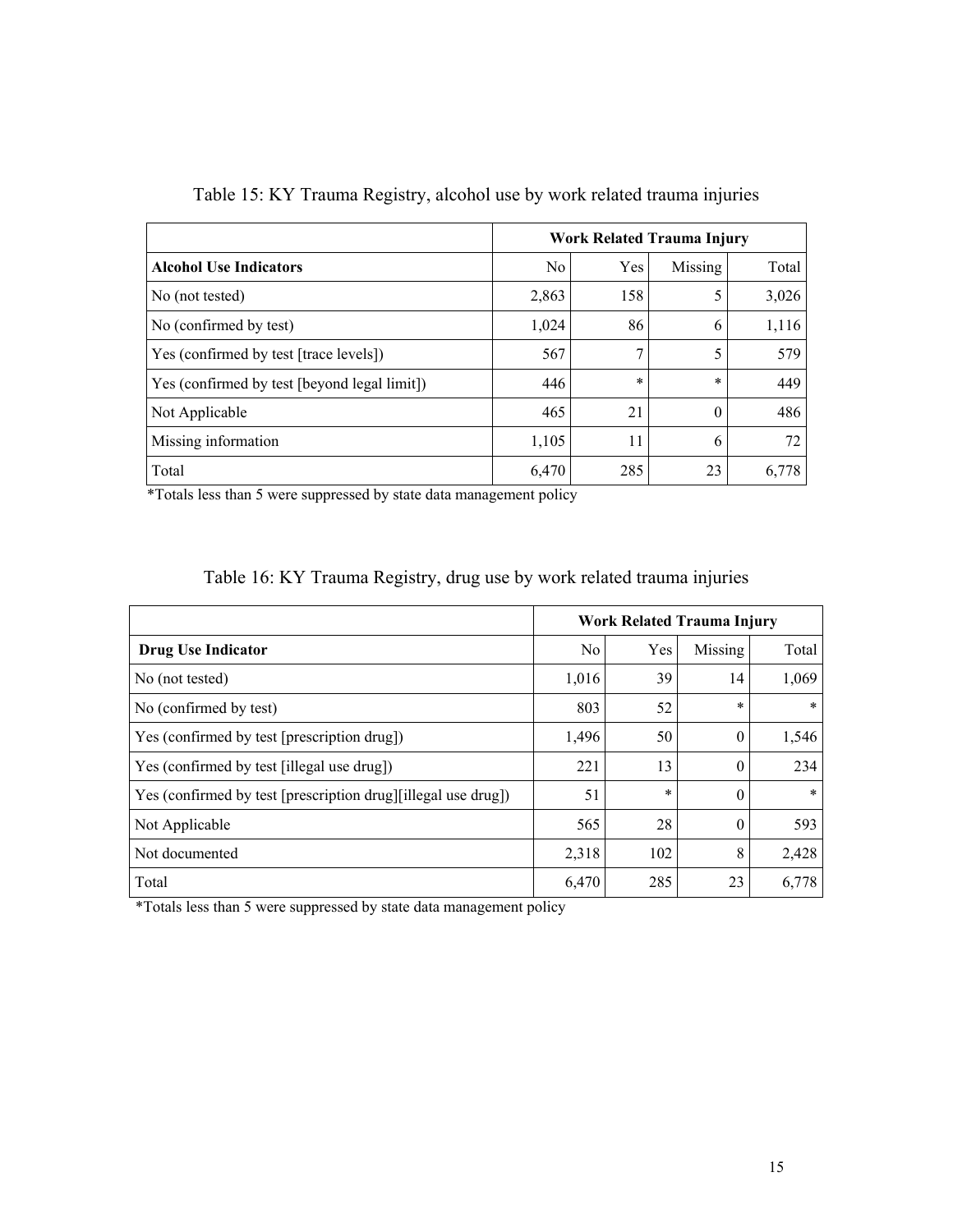| <b>Patient Occupational Industry</b>       | Frequency | Percent |
|--------------------------------------------|-----------|---------|
| Natural Resources and Mining               | $\ast$    | $\ast$  |
| Other Services                             | 158       | 55.44   |
| Retail Trade                               | $\ast$    | $\ast$  |
| <b>Transportation and Public Utilities</b> | $\ast$    | $\ast$  |
| Agriculture, Forestry, Fishing             | 10        | 3.51    |
| <b>Education and Health Services</b>       | $\ast$    | 0.35    |
| Construction                               | 23        | 8.07    |
| Government                                 | $\ast$    | $\ast$  |
| Missing                                    | 80        | 28.07   |
| Total                                      | 285       | 100.00  |

Table 17: KY Trauma Registry, work related trauma injuries

Table 18: KY Trauma Registry patients by mode of transport delivering the patient to the hospital and inter facility transfer status

|                                | <b>Inter Facility Transfer</b> |                |              |  |  |  |
|--------------------------------|--------------------------------|----------------|--------------|--|--|--|
| <b>Mode of Transportation</b>  | Yes                            | N <sub>0</sub> | <b>Total</b> |  |  |  |
| Ground Ambulance               | 2,008                          | 2,346          | 4,354        |  |  |  |
| Helicopter Ambulance           | 671                            | 1,018          | 1,689        |  |  |  |
| Private/Public Vehicle/Walk-in | 127                            | 578            | 705          |  |  |  |
| Other                          | 5                              |                | 12           |  |  |  |
| Not documented                 | 9                              | 9              | 18           |  |  |  |
| Total                          | 2,820                          | 3,958          | 6,778        |  |  |  |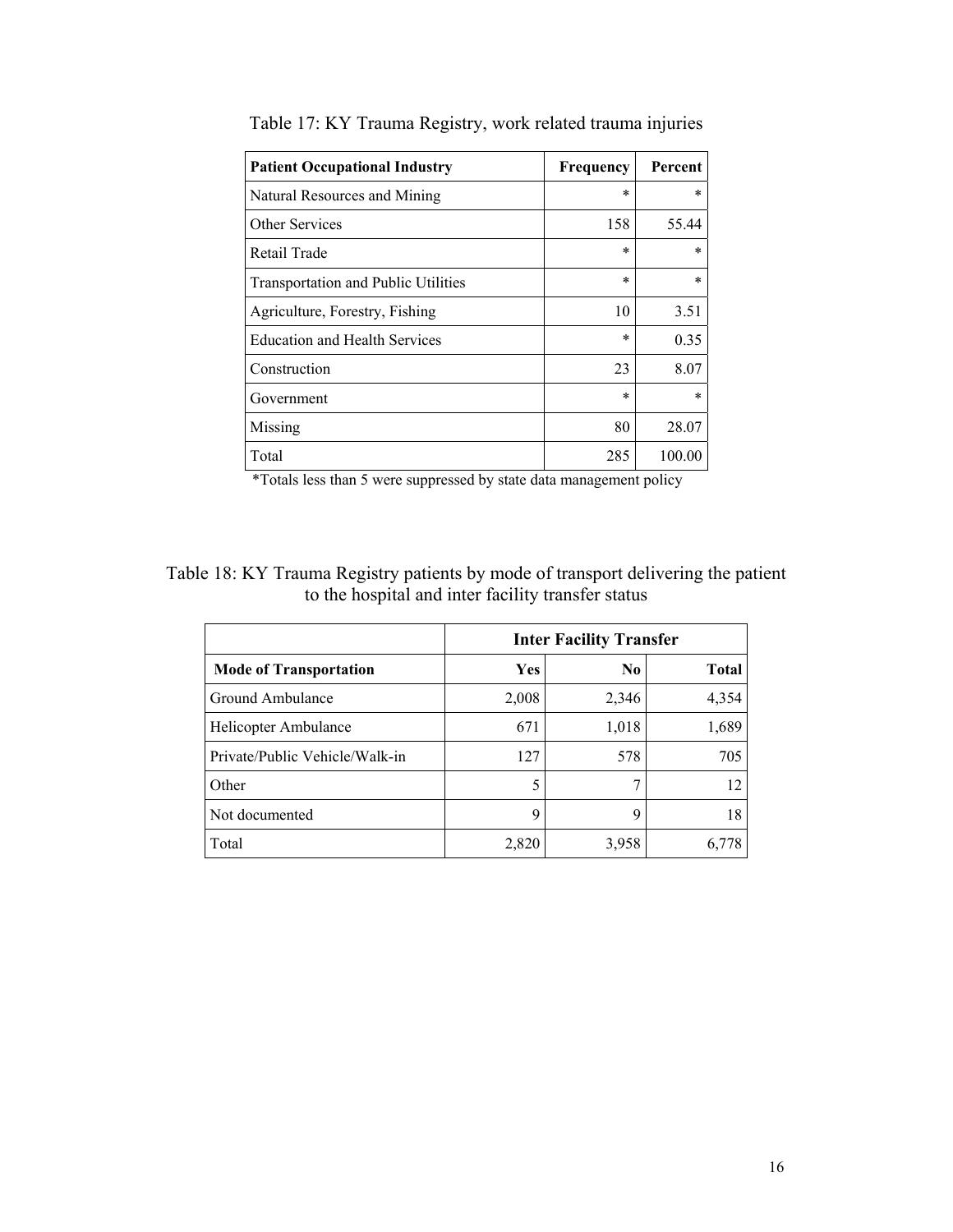| <b>Time to Hospital</b>  | <b>Total</b> | $\frac{0}{0}$ |
|--------------------------|--------------|---------------|
| Up to $1$ hour           | 2,656        | 39.19         |
| 1 to less than 2 hours   | 214          | 3.16          |
| 2 to less than 5 hours   | 235          | 3.47          |
| 5 to less than 12 hours  | 204          | 3.01          |
| 12 to less than 24 hours | 393          | 5.80          |
| More than 24 hours       | 223          | 3.29          |
| Missing                  | 2,824        | 41.66         |
| Invalid                  | 29           | 0.43          |

Table 19: KY Trauma Registry patients by time from injury to hospital arrival

Table 20: KY Trauma Registry patients by time from injury to hospital arrival

|                             |                                  |               |                                             |               | Facility                                |               |                                         |       |                                                      |               |
|-----------------------------|----------------------------------|---------------|---------------------------------------------|---------------|-----------------------------------------|---------------|-----------------------------------------|-------|------------------------------------------------------|---------------|
| <b>Time to Hospital</b>     | Kosair<br>Children's<br>Hospital |               | University of<br>Kentucky<br>Medical Center |               | Taylor<br>Regional<br>Medical<br>Center |               | University of<br>Louisville<br>Hospital |       | Ephraim<br>McDowell<br>Regional<br>Medical<br>Center |               |
|                             | N                                | $\frac{0}{0}$ | N                                           | $\frac{0}{0}$ | N                                       | $\frac{0}{0}$ | N                                       | 5     | N                                                    | $\frac{0}{0}$ |
| Up to 1 hour                | 47                               | 5.41          | 2,385                                       | 81.76         | 19                                      | 10.56         | 137                                     | 5.09  | 68                                                   | 55.74         |
| 1 to less than 2 hours      | 37                               | 4.26          |                                             |               | 11                                      | 6.11          | 143                                     | 5.32  | 23                                                   | 18.85         |
| 2 to less than 5 hours      | 84                               | 9.67          |                                             |               | 9                                       | 5             | 135                                     | 5.02  | $\overline{7}$                                       | 5.74          |
| 5 to less than 12<br>hours  | 77                               | 8.86          |                                             |               | $\ast$                                  | $\ast$        | 123                                     | 4.57  | $\ast$                                               | $\ast$        |
| 12 to less than 24<br>hours | 15                               | 1.73          | 326                                         | 11.18         | $\ast$                                  | $\ast$        | 49                                      | 1.82  |                                                      |               |
| More than 24 hours          | 7                                | 0.81          | 173                                         | 5.93          |                                         |               | 43                                      | 1.60  |                                                      |               |
| Missing                     | 602                              | 69.28         | $\ast$                                      | $\ast$        | 135                                     | 75.00         | 2,060                                   | 76.58 | 23                                                   | 18.85         |
| Invalid                     |                                  |               | 29                                          | 0.99          |                                         |               |                                         |       |                                                      |               |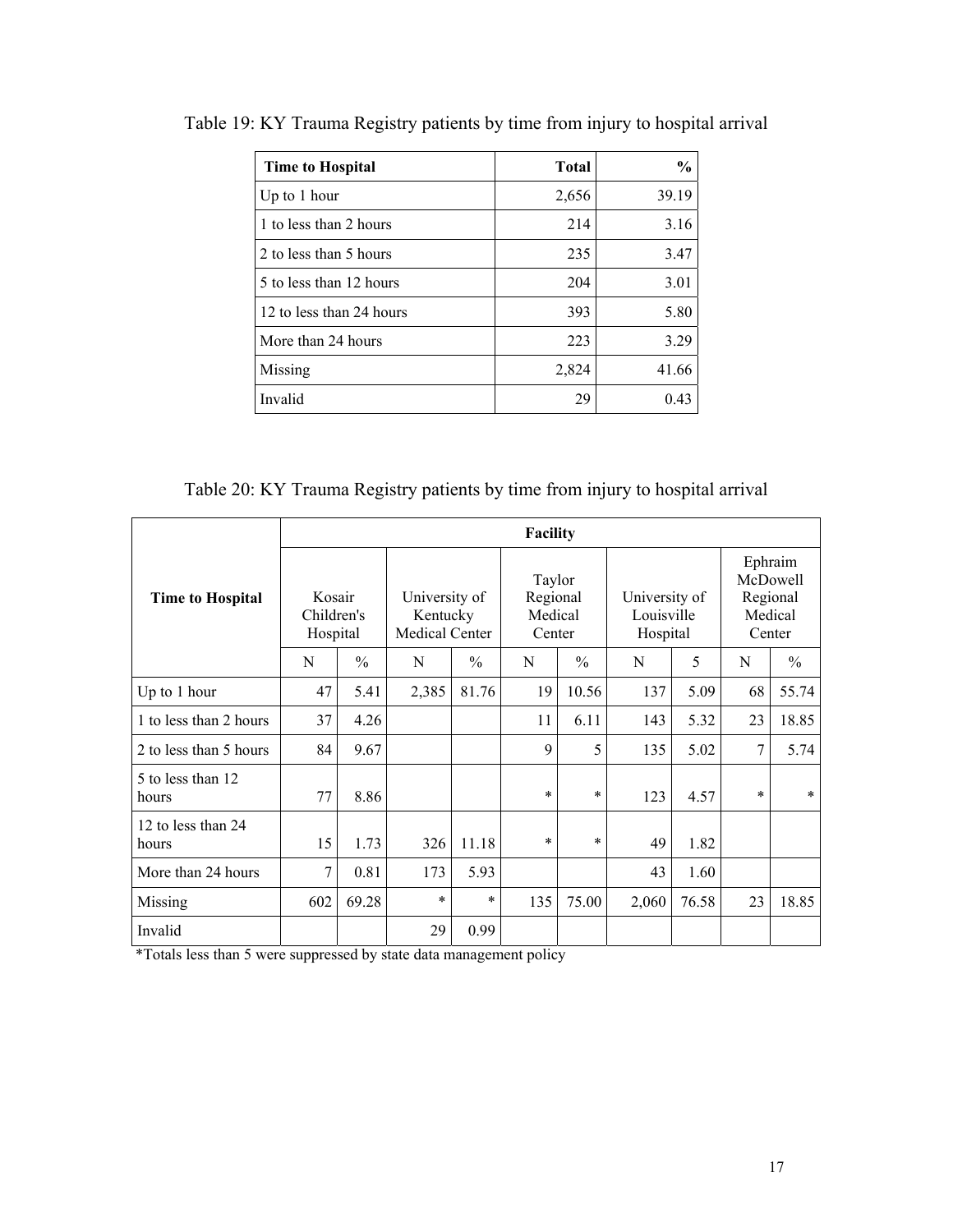|                         |                                  |               |                                                           |               | <b>Facility</b>                                              |               |                                                |               |                                                                    |       |
|-------------------------|----------------------------------|---------------|-----------------------------------------------------------|---------------|--------------------------------------------------------------|---------------|------------------------------------------------|---------------|--------------------------------------------------------------------|-------|
|                         | Kosair<br>Children's<br>Hospital |               | <b>University of</b><br>Kentucky<br><b>Medical Center</b> |               | <b>Taylor</b><br>Regional<br><b>Medical</b><br><b>Center</b> |               | <b>University of</b><br>Louisville<br>Hospital |               | Ephraim<br><b>McDowell</b><br>Regional<br><b>Medical</b><br>Center |       |
|                         | N                                | $\frac{0}{0}$ | N                                                         | $\frac{0}{0}$ | N                                                            | $\frac{0}{0}$ | N                                              | $\frac{0}{0}$ | N                                                                  | 5     |
| <b>Shift</b>            |                                  |               |                                                           |               |                                                              |               |                                                |               |                                                                    |       |
| 11 <sub>pm</sub><br>7am | 174                              | 20.02         | 2880                                                      | 98.73         | 20                                                           | 11.11         | 768                                            | 28.55         | 23                                                                 | 18.85 |
| $7am-$<br>3pm           | 140                              | 16.11         | 9                                                         | 0.31          | 72                                                           | 40.00         | 712                                            | 26.47         | 45                                                                 | 36.89 |
| 3pm-<br>11pm            | 555                              | 63.87         | 27                                                        | 0.93          | 88                                                           | 48.89         | 1193                                           | 44.35         | 54                                                                 | 44.26 |
| Missing                 |                                  |               | $\ast$                                                    | $\ast$        | $\bullet$                                                    |               | 17                                             | 0.63          |                                                                    |       |

Table 21: KY Trauma Registry patient distribution by shift of arrival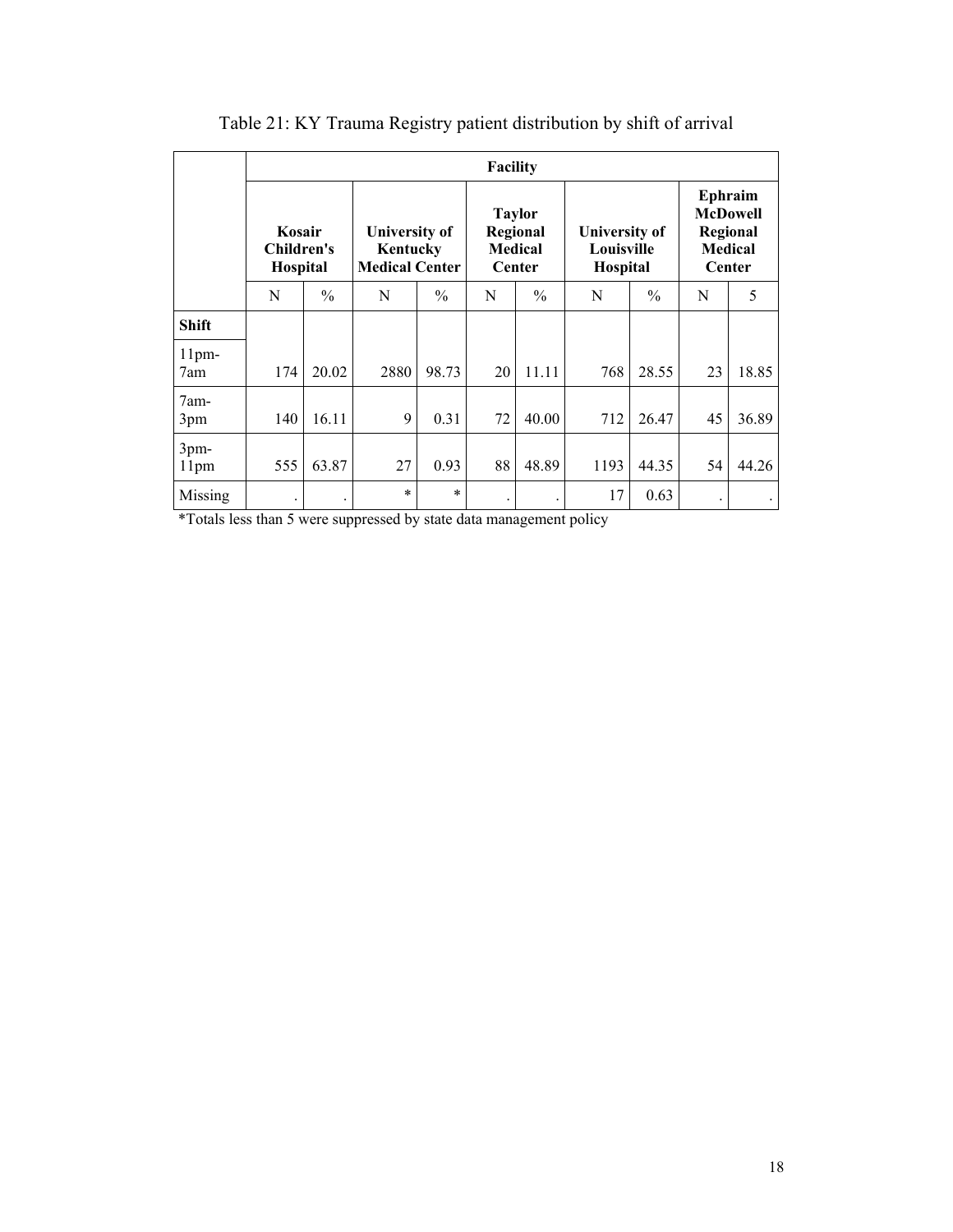| Pediatric patients, age≤2 years                               | Frequency | Percent |  |  |  |  |  |  |
|---------------------------------------------------------------|-----------|---------|--|--|--|--|--|--|
| <b>Glasgow Coma Score (Eye)</b>                               |           |         |  |  |  |  |  |  |
| 1 (No eye movement when assessed)                             | 24        | 7.34    |  |  |  |  |  |  |
| 2 (Opens eyes in response to painful stimulation)             | $\ast$    | *       |  |  |  |  |  |  |
| 3 (Opens eyes in response to verbal stimulation)              | $\ast$    | $\ast$  |  |  |  |  |  |  |
| 4 (Opens eyes spontaneously)                                  | 257       | 78.59   |  |  |  |  |  |  |
| Missing                                                       | 41        | 12.54   |  |  |  |  |  |  |
| <b>Glasgow Coma Score (Verbal)</b>                            |           |         |  |  |  |  |  |  |
| 1 (No vocal response)                                         | 31        | 9.48    |  |  |  |  |  |  |
| 2 (Inconsolable, agitated)                                    | 14        | 4.28    |  |  |  |  |  |  |
| 3 (Inconsistently consolable, moaning)                        | $\ast$    | $\ast$  |  |  |  |  |  |  |
| 4 (Cries but is consolable, inappropriate interactions)       | 8         | 2.45    |  |  |  |  |  |  |
| 5 (Smiles, oriented to sounds, follows objects,<br>Interacts) | 229       | 70.03   |  |  |  |  |  |  |
| Missing                                                       | 41        | 12.54   |  |  |  |  |  |  |
| <b>Glasgow Coma Score (Motor)</b>                             |           |         |  |  |  |  |  |  |
| 1 (No motor response)                                         | 15        | 4.59    |  |  |  |  |  |  |
| 2 (Extension to pain)                                         | $\ast$    | $\ast$  |  |  |  |  |  |  |
| 3 (Flexion to pain)                                           | 7         | 2.14    |  |  |  |  |  |  |
| 4 (Withdrawal from pain)                                      | $\ast$    | $\ast$  |  |  |  |  |  |  |
| 5 (Localizing pain)                                           | 29        | 8.87    |  |  |  |  |  |  |
| 6 (Appropriate response to stimulation)                       | 229       | 70.03   |  |  |  |  |  |  |
| Missing                                                       | 41        | 12.54   |  |  |  |  |  |  |

Table 22: KY Trauma Registry - First recorded Glasgow Coma Score in the ED/hospital Pediatric patients, age≤2 years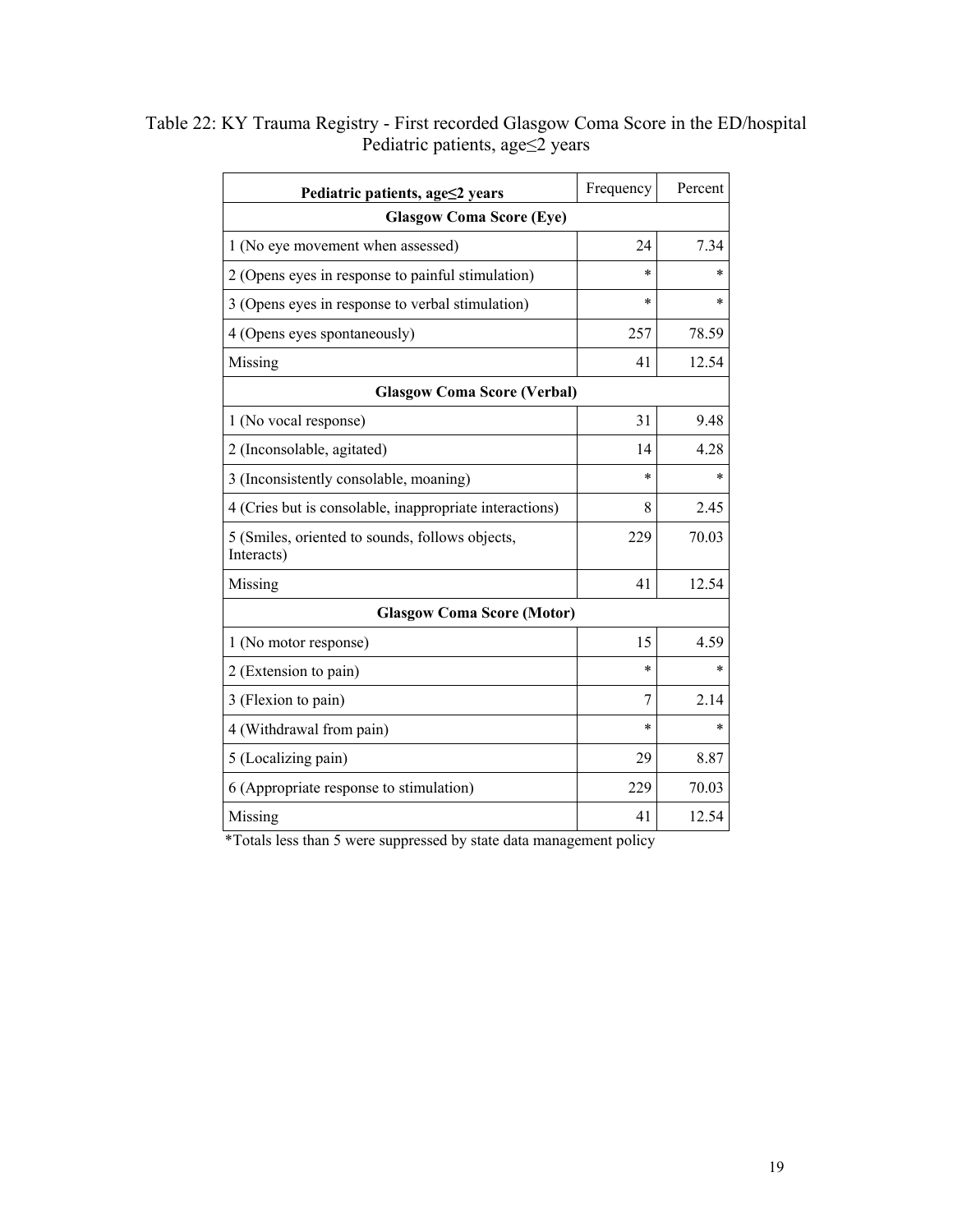| Patients, age>2 years                             | Frequency                          | Percent |  |  |  |  |  |  |  |
|---------------------------------------------------|------------------------------------|---------|--|--|--|--|--|--|--|
| <b>Glasgow Coma Score (Eye)</b>                   |                                    |         |  |  |  |  |  |  |  |
| 1 (No eye movement when assessed)                 | 536                                | 8.31    |  |  |  |  |  |  |  |
| 2 (Opens eyes in response to painful stimulation) | 52                                 | 0.81    |  |  |  |  |  |  |  |
| 3 (Opens eyes in response to verbal stimulation)  | 215                                | 3.33    |  |  |  |  |  |  |  |
| 4 (Opens eyes spontaneously)                      | 5,014                              | 77.72   |  |  |  |  |  |  |  |
| Missing                                           | 634                                | 9.83    |  |  |  |  |  |  |  |
|                                                   | <b>Glasgow Coma Score (Verbal)</b> |         |  |  |  |  |  |  |  |
| 1 (No verbal response)                            | 605                                | 9.38    |  |  |  |  |  |  |  |
| 2 (Incomprehensible sounds)                       | 53                                 | 0.82    |  |  |  |  |  |  |  |
| 3 (Inappropriate words)                           | 35                                 | 0.54    |  |  |  |  |  |  |  |
| 4 (Confused)                                      | 467                                | 7.24    |  |  |  |  |  |  |  |
| 5 (Oriented)                                      | 4,657                              | 72.19   |  |  |  |  |  |  |  |
| Missing                                           | 634                                | 9.83    |  |  |  |  |  |  |  |
| <b>Glasgow Coma Score (Motor)</b>                 |                                    |         |  |  |  |  |  |  |  |
| 1 (No motor response)                             | 405                                | 6.28    |  |  |  |  |  |  |  |
| 2 (Extension to pain)                             | 19                                 | 0.29    |  |  |  |  |  |  |  |
| 3 (Flexion to pain)                               | 24                                 | 0.37    |  |  |  |  |  |  |  |
| 4 (Withdrawal from pain)                          | 69                                 | 1.07    |  |  |  |  |  |  |  |
| 5 (Localizing pain)                               | 184                                | 2.85    |  |  |  |  |  |  |  |
| 6 (Obeys commands)                                | 5,116                              | 79.31   |  |  |  |  |  |  |  |
| Missing                                           | 634                                | 9.83    |  |  |  |  |  |  |  |

Table 23: KY Trauma Registry - First recorded Glasgow Coma Score in the ED/hospital Patients, age>2 years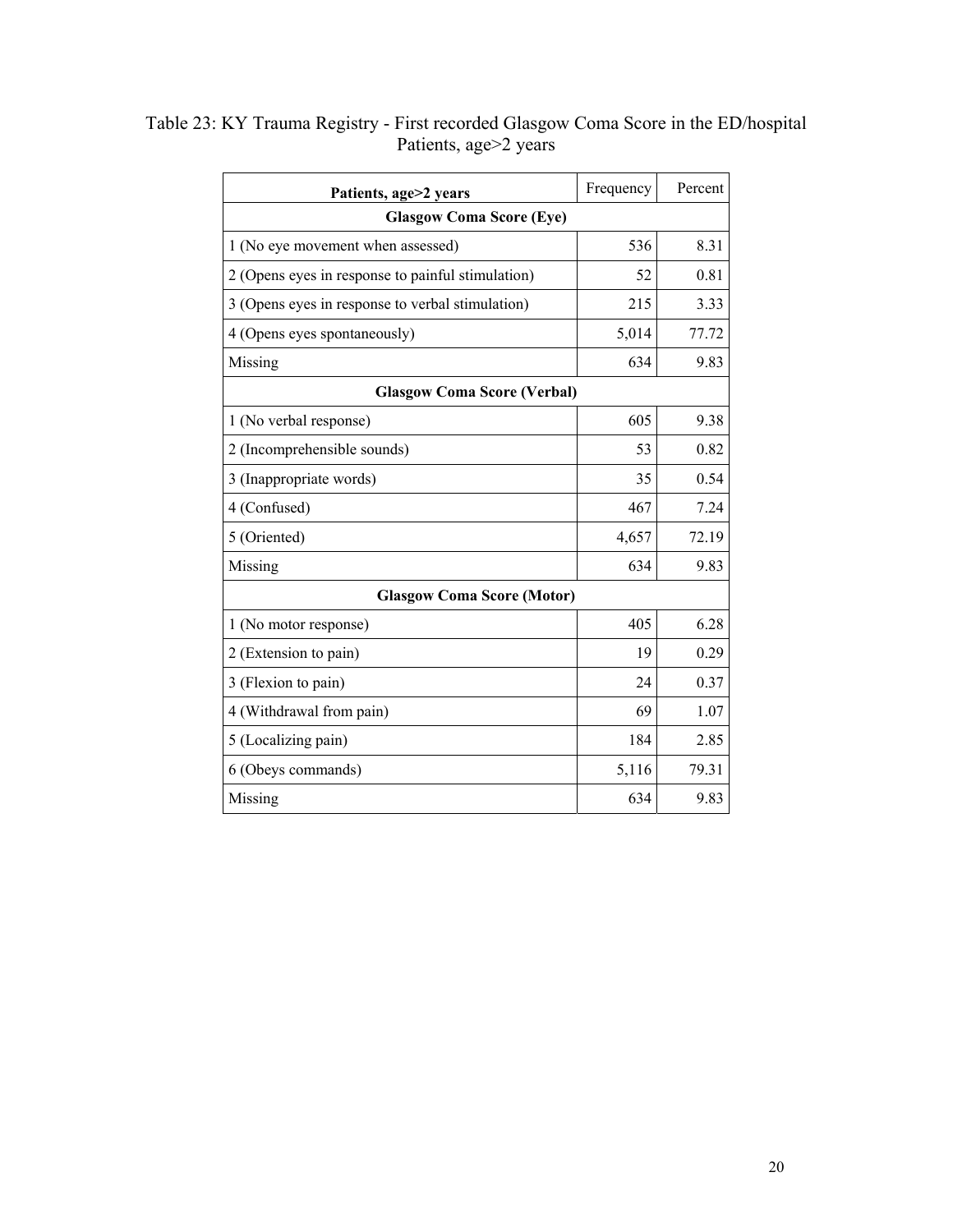|            | <b>Trauma Facility</b>                  |               |           |                                                                  |        |                                                              |                    |                                                |                                                                    |               |  |  |  |
|------------|-----------------------------------------|---------------|-----------|------------------------------------------------------------------|--------|--------------------------------------------------------------|--------------------|------------------------------------------------|--------------------------------------------------------------------|---------------|--|--|--|
|            | Kosair<br><b>Children's</b><br>Hospital |               |           | <b>University of</b><br><b>Kentucky Medical</b><br><b>Center</b> |        | <b>Taylor</b><br>Regional<br><b>Medical</b><br><b>Center</b> |                    | <b>University of</b><br>Louisville<br>Hospital | Ephraim<br><b>McDowell</b><br>Regional<br><b>Medical</b><br>Center |               |  |  |  |
|            | N                                       | $\frac{0}{0}$ | ${\bf N}$ | $\frac{0}{0}$                                                    | N      | $\frac{0}{0}$                                                | $\frac{0}{0}$<br>N |                                                | N                                                                  | $\frac{0}{0}$ |  |  |  |
| <b>GCS</b> |                                         |               |           |                                                                  |        |                                                              |                    |                                                |                                                                    |               |  |  |  |
| 3          | 22                                      | 2.53          | 232       | 7.95                                                             | $\ast$ | $\ast$                                                       | 166                | 6.17                                           |                                                                    |               |  |  |  |
| 4          | $\ast$                                  | $\ast$        | 8         | 0.27                                                             | $\ast$ | $\ast$                                                       | 8                  | 0.30                                           |                                                                    |               |  |  |  |
| 5          | $\ast$                                  | $\ast$        | 8         | 0.27                                                             |        |                                                              | 12                 | 0.45                                           |                                                                    |               |  |  |  |
| 6          | $\ast$                                  | $\ast$        | 14        | 0.48                                                             | $\ast$ | $\ast$                                                       | 27                 | 1.00                                           |                                                                    |               |  |  |  |
| 7          | $\ast$                                  | $\ast$        | 33        | 1.13                                                             | $\ast$ | $\ast$                                                       | 28                 | 1.04                                           | $\ast$                                                             | $\ast$        |  |  |  |
| 8          | $\ast$                                  | $\ast$        | 10        | 0.34                                                             | $\ast$ | $\ast$                                                       | 11                 | 0.41                                           |                                                                    |               |  |  |  |
| 9          | $\ast$                                  | $\ast$        | 12        | 0.41                                                             | $\ast$ | $\ast$                                                       | 14                 | 0.52                                           | $\ast$                                                             | $\ast$        |  |  |  |
| 10         | 9                                       | 1.04          | 14        | 0.48                                                             |        |                                                              | 14                 | 0.52                                           |                                                                    |               |  |  |  |
| 11         | 14                                      | 1.61          | 22        | 0.75                                                             |        |                                                              | 32                 | 1.19                                           |                                                                    |               |  |  |  |
| 12         | $\ast$                                  | $\ast$        | 25        | 0.86                                                             | $\ast$ | $\ast$                                                       | 18                 | 0.67                                           |                                                                    |               |  |  |  |
| 13         | 11                                      | 1.27          | 83        | 2.85                                                             |        |                                                              | 45                 | 1.67                                           | $\ast$                                                             | $\ast$        |  |  |  |
| 14         | 33                                      | 3.80          | 239       | 8.19                                                             | 6      | 3.33                                                         | 133                | 4.94                                           | 5                                                                  | 4.10          |  |  |  |
| 15         | 755                                     | 86.88         | 1864      | 63.90                                                            | 159    | 88.33                                                        | 1918               | 71.30                                          | 109                                                                | 89.34         |  |  |  |
| No inf.    | 9                                       | 1.04          | 353       | 12.10                                                            | 6      | 3.33                                                         | 264                | 9.81                                           | $\ast$                                                             | $\ast$        |  |  |  |

Table 24: KY Trauma Registry - First recorded Glasgow Coma Score (Total) in the ED/hospital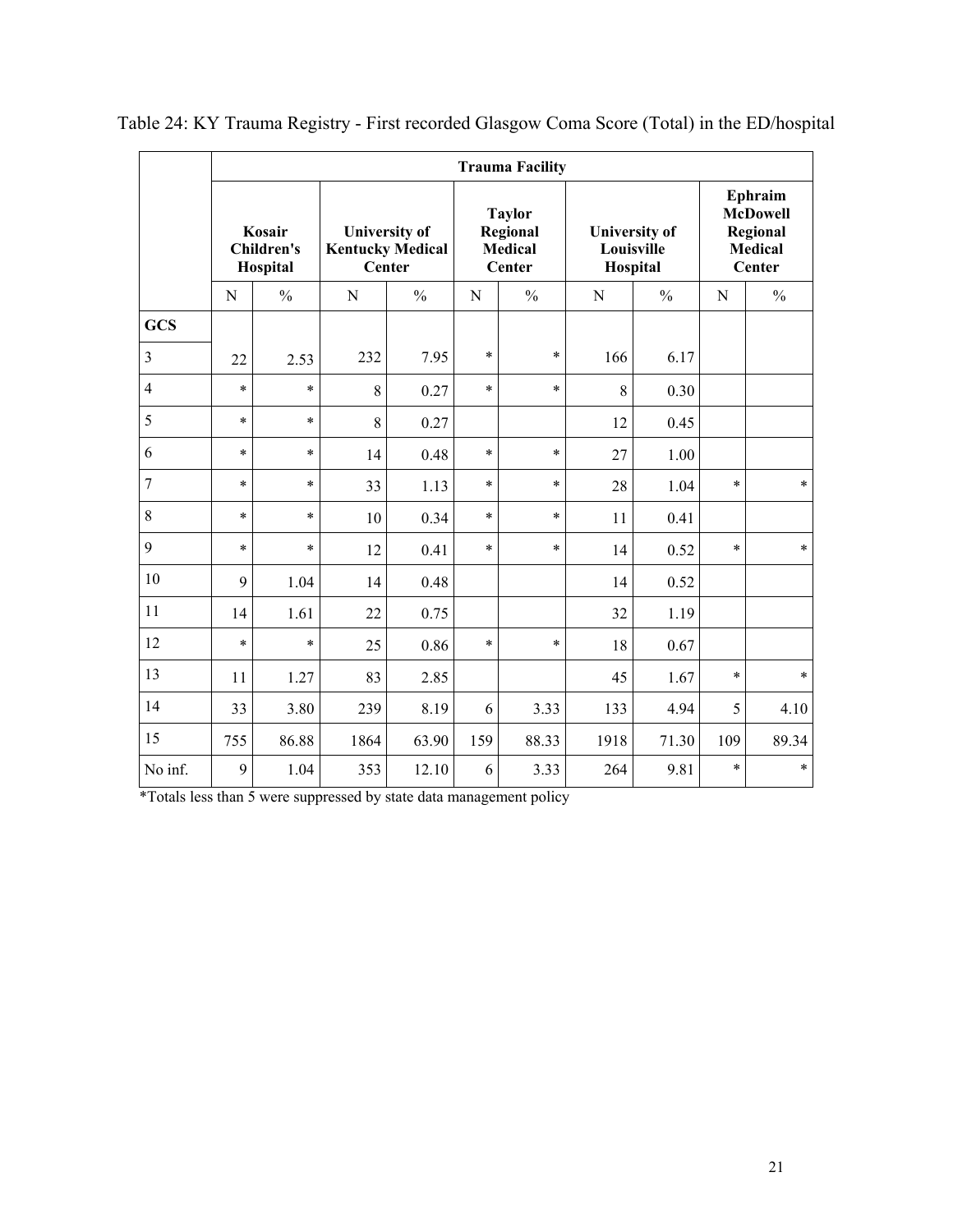|                                      | <b>Facility</b>                         |               |                                                    |               |                                           |               |                                                |               |                                                                           |               |  |  |  |
|--------------------------------------|-----------------------------------------|---------------|----------------------------------------------------|---------------|-------------------------------------------|---------------|------------------------------------------------|---------------|---------------------------------------------------------------------------|---------------|--|--|--|
| Length of<br>Hospital<br><b>Stay</b> | Kosair<br>Children's<br><b>Hospital</b> |               | University of<br>Kentucky<br><b>Medical Center</b> |               | <b>Taylor</b><br><b>Medical</b><br>Center | Regional      | University of<br>Louisville<br><b>Hospital</b> |               | Ephraim<br><b>McDowell</b><br>Regional<br><b>Medical</b><br><b>Center</b> |               |  |  |  |
|                                      | N                                       | $\frac{0}{0}$ | N                                                  | $\frac{0}{0}$ | N                                         | $\frac{0}{0}$ |                                                | $\frac{0}{0}$ | N                                                                         | $\frac{0}{0}$ |  |  |  |
|                                      |                                         |               |                                                    |               |                                           |               |                                                |               |                                                                           |               |  |  |  |
| $1-7$ days                           | 796                                     | 91.60         | 2196                                               | 79.80         | 81                                        | 91.01         | 2059                                           | 77.96         | 20                                                                        | 80.00         |  |  |  |
| 8-30 days                            | $\ast$                                  | $\ast$        | 47                                                 | 1.71          |                                           |               | 36                                             | 1.36          | $\ast$                                                                    | $\ast$        |  |  |  |
| $>30$                                | 69                                      | 7.94          | 509                                                | 18.50         | 8                                         | 8.99          | 546                                            | 20.67         | $\ast$                                                                    | $\ast$        |  |  |  |

Table 25: KY Trauma Registry patient distribution by length of stay

#### Table 26: Percent of KY Trauma Registry patients by primary method of payment

|                                     | Facility                         |               |                                                           |               |                                                       |               |                                                |               |                                                                           |               |  |  |
|-------------------------------------|----------------------------------|---------------|-----------------------------------------------------------|---------------|-------------------------------------------------------|---------------|------------------------------------------------|---------------|---------------------------------------------------------------------------|---------------|--|--|
| <b>Primary Method of</b><br>Payment | Kosair<br>Children's<br>Hospital |               | <b>University of</b><br>Kentucky<br><b>Medical Center</b> |               | <b>Taylor</b><br>Regional<br><b>Medical</b><br>Center |               | <b>University of</b><br>Louisville<br>Hospital |               | <b>Ephraim</b><br><b>McDowell</b><br>Regional<br><b>Medical</b><br>Center |               |  |  |
|                                     | N                                | $\frac{0}{0}$ | N                                                         | $\frac{0}{0}$ | N                                                     | $\frac{0}{0}$ | N                                              | $\frac{0}{0}$ | N                                                                         | $\frac{0}{0}$ |  |  |
| Medicaid                            | 447                              | 51.44         | 17                                                        | 0.58          | 14                                                    | 7.78          | 100                                            | 3.72          | $\ast$                                                                    | $\ast$        |  |  |
| <b>Blue Cross/Blue Shield</b>       |                                  |               | 7                                                         | 0.24          |                                                       |               | 237                                            | 8.81          | $\ast$                                                                    | $\ast$        |  |  |
| Not Billed (for any<br>reason)      | $\ast$                           | $\ast$        |                                                           |               |                                                       |               | $\ast$                                         | $\ast$        |                                                                           |               |  |  |
| Self Pay                            | 16                               | 1.84          | 19                                                        | 0.65          | 27                                                    | 15            | 398                                            | 14.80         | $\ast$                                                                    | $\ast$        |  |  |
| Private/Commercial<br>Insurance     | 369                              | 42.46         | 11                                                        | 0.38          | 42                                                    | 23.33         | 391                                            | 14.54         | 12                                                                        | 9.84          |  |  |
| No Fault Automobile                 | 16                               | 1.84          | 89                                                        | 3.05          |                                                       |               | 541                                            | 20.11         | 14                                                                        | 11.48         |  |  |
| Medicare                            |                                  |               | 18                                                        | 0.62          | 58                                                    | 32.22         | 404                                            | 15.02         | 7                                                                         | 5.74          |  |  |
| <b>Other Government</b>             |                                  |               | $\ast$                                                    | $\ast$        | $\ast$                                                | $\ast$        | 35                                             | 1.30          |                                                                           |               |  |  |
| <b>Workers Compensation</b>         |                                  |               | 5                                                         | 0.17          | 7                                                     | 3.89          | 138                                            | 5.13          | $\ast$                                                                    | $\ast$        |  |  |
| Other                               | $\ast$                           | $\ast$        |                                                           |               |                                                       |               | 443                                            | 16.47         |                                                                           |               |  |  |
| Unknown                             | 19                               | 2.19          | 2750                                                      | 94.27         | 31                                                    | 17.22         | $\ast$                                         | $\ast$        | 79                                                                        | 64.75         |  |  |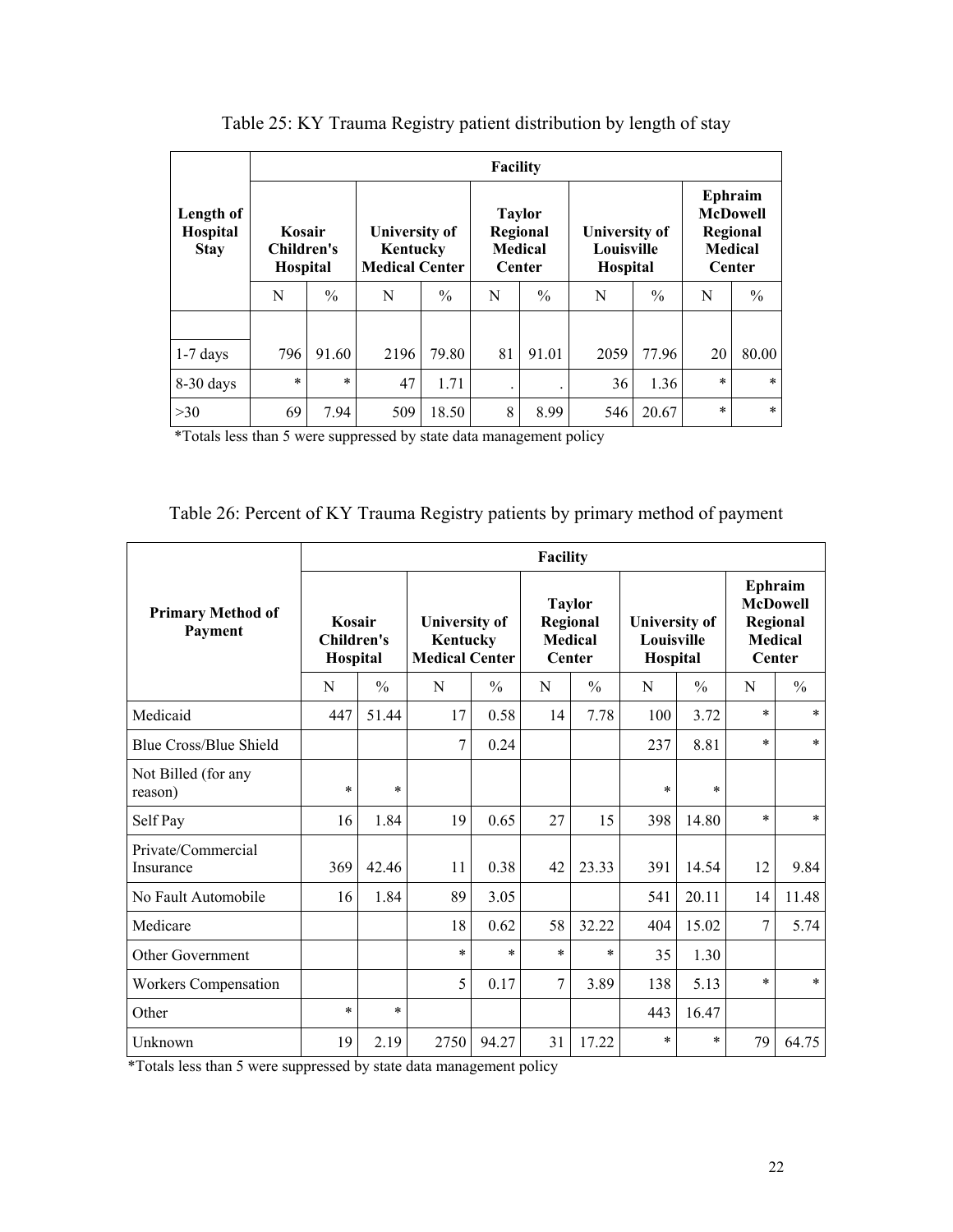|                                                                                              | Facility                         |               |                                                           |               |                                                       |               |                                                |               |                                                                    |               |  |  |
|----------------------------------------------------------------------------------------------|----------------------------------|---------------|-----------------------------------------------------------|---------------|-------------------------------------------------------|---------------|------------------------------------------------|---------------|--------------------------------------------------------------------|---------------|--|--|
| <b>Hospital Discharge</b><br><b>Disposition</b>                                              | Kosair<br>Children's<br>Hospital |               | <b>University of</b><br>Kentucky<br><b>Medical Center</b> |               | <b>Taylor</b><br>Regional<br><b>Medical</b><br>Center |               | <b>University of</b><br>Louisville<br>Hospital |               | Ephraim<br><b>McDowell</b><br>Regional<br><b>Medical</b><br>Center |               |  |  |
|                                                                                              | $\mathbf N$                      | $\frac{0}{0}$ | N                                                         | $\frac{0}{0}$ | N                                                     | $\frac{0}{0}$ | N                                              | $\frac{0}{0}$ | N                                                                  | $\frac{0}{0}$ |  |  |
| Discharged/Transferred to a<br>short-term general hospital<br>for inpatient care             | $\ast$                           | $\ast$        | 20                                                        | 0.73          |                                                       |               | 15                                             | 0.57          |                                                                    |               |  |  |
| Discharged/Transferred to<br>an Intermediate Care<br>Facility (ICF)                          | 25                               | 2.88          |                                                           |               | $\ast$                                                | $\ast$        | 365                                            | 13.85         |                                                                    |               |  |  |
| Discharge/Transferred to<br>home under care of<br>organized home health<br>service           | $\ast$                           | $\ast$        |                                                           |               |                                                       |               | 100                                            | 3.79          | 8                                                                  | 32.00         |  |  |
| Left against medical advice<br>or discontinued care                                          |                                  |               | $\overline{7}$                                            | 0.25          |                                                       |               | 17                                             | 0.64          |                                                                    |               |  |  |
| Expired                                                                                      | 12                               | 1.38          | 97                                                        | 3.52          | $\ast$                                                | $\ast$        | 146                                            | 5.54          |                                                                    |               |  |  |
| Discharged home with no<br>home services                                                     | 829                              | 95.40         | 2184                                                      | 79.36         | 66                                                    | 74.16         | 1868                                           | 70.86         | 12                                                                 | 48.00         |  |  |
| Discharged/Transferred to<br><b>Skilled Nursing Facility</b>                                 |                                  |               | 38                                                        | 1.38          | 17                                                    | 19.10         | 119                                            | 4.51          | $\ast$                                                             | $\ast$        |  |  |
| Discharged/Transferred to<br>hospice care                                                    |                                  |               | $\ast$                                                    | $\ast$        |                                                       |               |                                                |               |                                                                    |               |  |  |
| Discharged/Transferred to<br>another type of<br>rehabilitation or long-term<br>care facility |                                  |               | 403                                                       | 14.64         | $\star$                                               | $\ast$        | 6                                              | 0.23          | $\ast$                                                             | $\star$       |  |  |

# Table 27: Percent of KY Trauma Registry patients by discharge status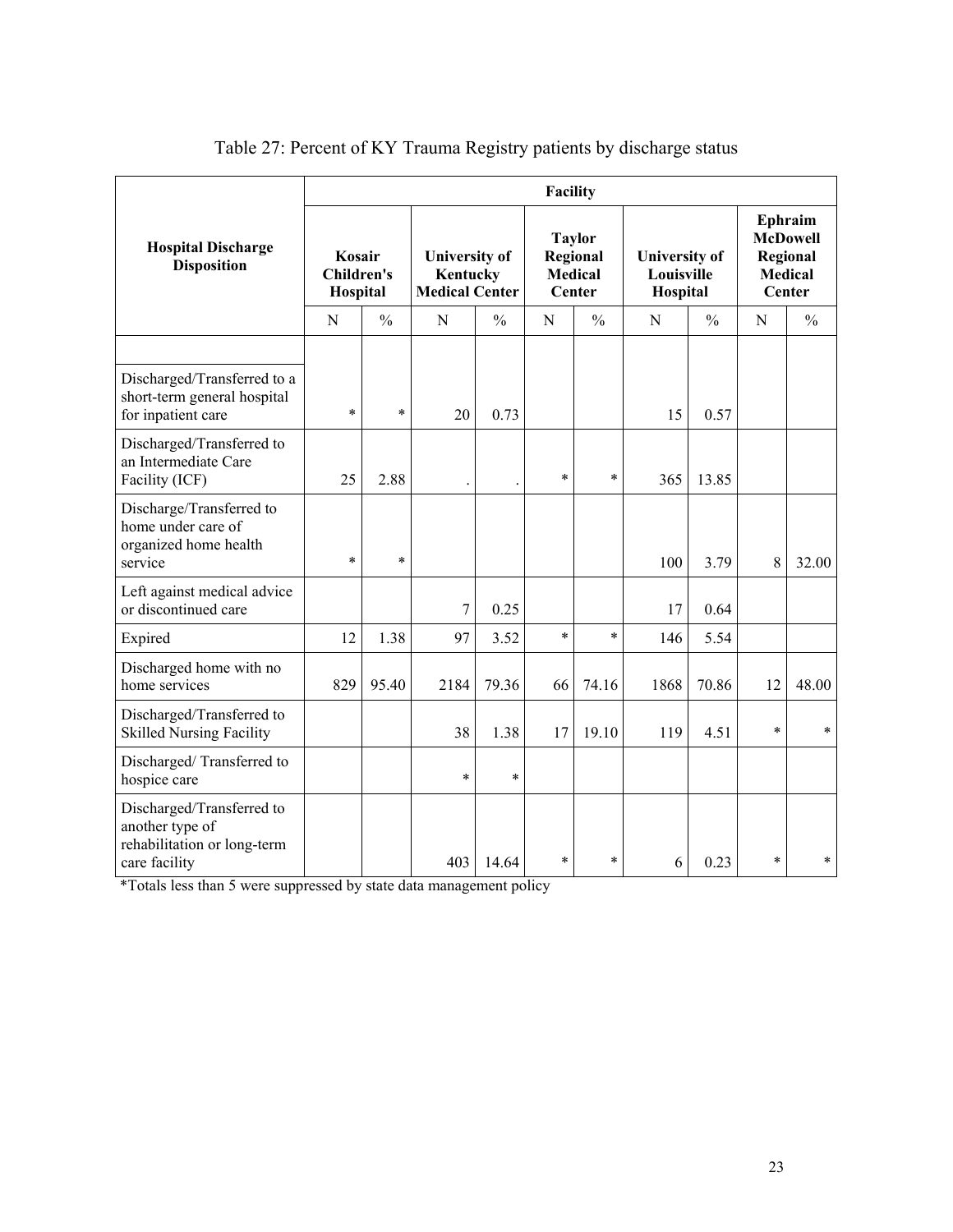|            | <b>Facility</b>                  |               |                                                    |               |                                                |               |                                         |               |                                                                    |               |  |  |  |  |
|------------|----------------------------------|---------------|----------------------------------------------------|---------------|------------------------------------------------|---------------|-----------------------------------------|---------------|--------------------------------------------------------------------|---------------|--|--|--|--|
| <b>ISS</b> | Kosair<br>Children's<br>Hospital |               | University of<br>Kentucky<br><b>Medical Center</b> |               | <b>Taylor</b><br>Regional<br>Medical<br>Center |               | University of<br>Louisville<br>Hospital |               | Ephraim<br><b>McDowell</b><br>Regional<br><b>Medical</b><br>Center |               |  |  |  |  |
|            | N                                | $\frac{0}{0}$ | N                                                  | $\frac{0}{0}$ | N                                              | $\frac{0}{0}$ | N                                       | $\frac{0}{0}$ | N                                                                  | $\frac{0}{0}$ |  |  |  |  |
|            |                                  |               |                                                    |               |                                                |               |                                         |               |                                                                    |               |  |  |  |  |
| $1-9$      | 738                              | 84.93         | 1663                                               | 57.07         | 155                                            | 86.59         | 980                                     | 36.46         | 98                                                                 | 82.35         |  |  |  |  |
| $10 - 15$  | 58                               | 6.67          | 528                                                | 18.12         | 10                                             | 5.59          | 557                                     | 20.72         | 15                                                                 | 12.61         |  |  |  |  |
| $16-24$    | 56                               | 6.44          | 439                                                | 15.07         | 10                                             | 5.59          | 589                                     | 21.91         | 6                                                                  | 5.04          |  |  |  |  |
| 25-34      | 14                               | 1.61          | 213                                                | 7.31          | $\ast$                                         | $\ast$        | 419                                     | 15.59         |                                                                    |               |  |  |  |  |
| 35-44      | $\star$                          | $\ast$        | 47                                                 | 1.61          |                                                |               | 101                                     | 3.76          |                                                                    |               |  |  |  |  |
| 45-75      |                                  |               | 24                                                 | 0.82          | $\ast$                                         | $\ast$        | 42                                      | 1.56          |                                                                    |               |  |  |  |  |

Table 28: Percent of KY Trauma Registry patients by injury severity scores (ISS)

Figure 1: Percent KTR patients by age group, 2009

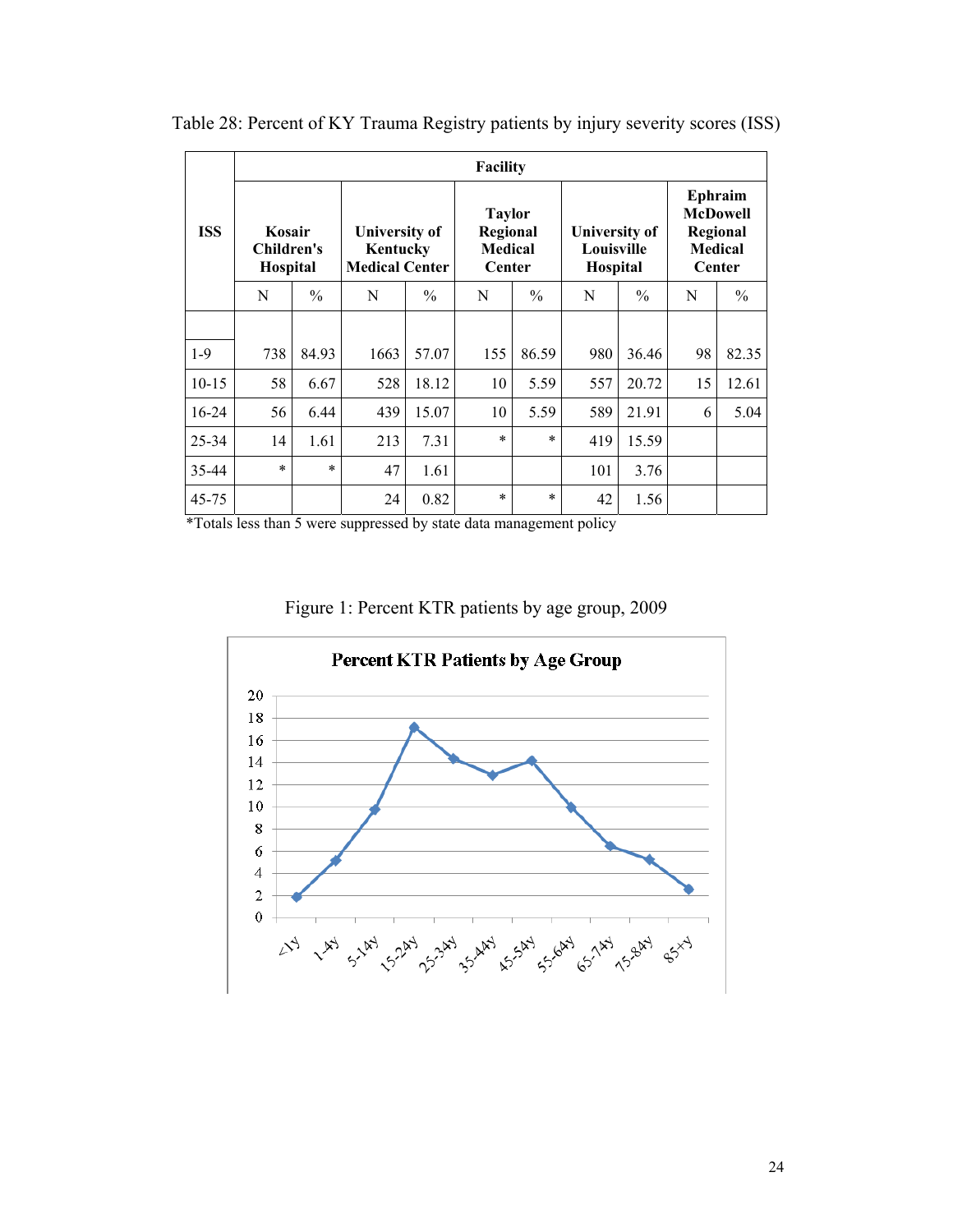

Figure 2: KTR patients by age group and month of incident, 2009